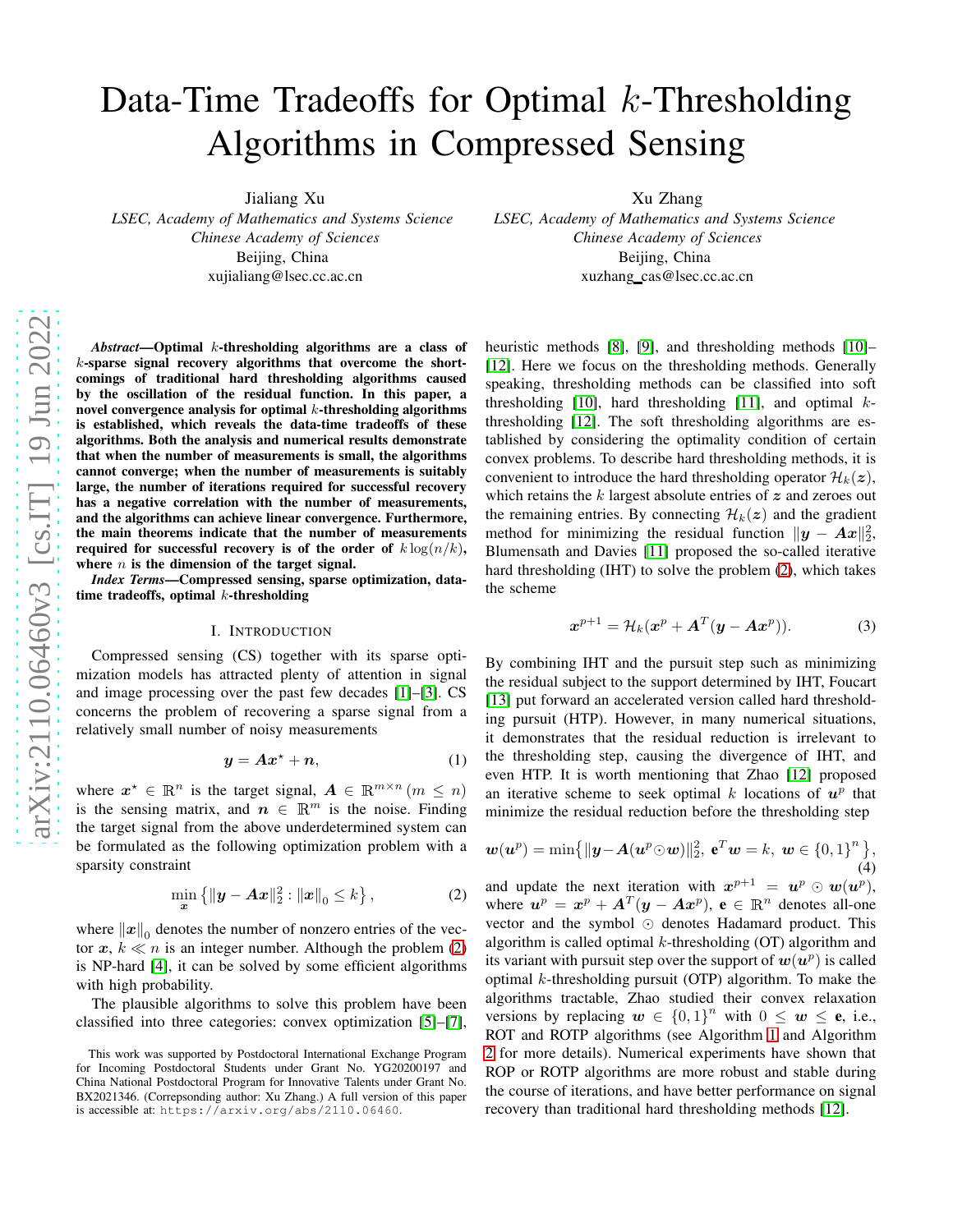#### <span id="page-1-0"></span>**Algorithm 1** Relaxed optimal  $k$ -thresholding (ROT) algorithm

**Require:** Matrix  $A$ , measurements  $y$ , sparsity level  $k$ , maximum iteration number P

**Ensure:** Estimated result  $x^*$ 1: Initialize  $p = 0, \varepsilon, \eta$ , and  $x^0$ 2: repeat 3:  $\boldsymbol{u}^p = \boldsymbol{x}^p + \eta \boldsymbol{A}^T (\boldsymbol{y} - \boldsymbol{A} \boldsymbol{x}^p)$ 4:  $\boldsymbol{w}(\boldsymbol{u}^p) = \mathop{\mathrm{argmin}}_{\boldsymbol{w}} \{ \|\boldsymbol{y} - \boldsymbol{A}(\boldsymbol{u}^p \odot \boldsymbol{w})\|_2^2, \ \boldsymbol{e}^T \boldsymbol{w} = k, \ 0 \leq$  $w \leq {\bf e} \}$ 5:  $\boldsymbol{x}^{p+1} = \mathcal{H}_k(\boldsymbol{u}^p \odot \boldsymbol{w}(\boldsymbol{u}^p))$ 6:  $p = p + 1$ 7: **until**  $p > P$  or  $||x^p - x^{p-1}||_2 < \varepsilon$ 

Under the assumption that the sensing matrix satisfies the restricted isometry property (RIP), Zhao [\[12\]](#page-5-8) has shown that the restricted isometry constant  $\delta_{3k} < 1/5$  is sufficient for the convergence of both ROT and ROTP. However, the main drawback of using RIP in convergence analysis for the algorithms is that RIP-based convergence analysis cannot characterize the relationship among reconstruction accuracy, the number of measurements and the number of iterations, which is of great importance in the field related with data acquisition from underdetermined systems [\[14\]](#page-5-11), [\[15\]](#page-5-12). In particular, the theoretical analysis of algorithms is required to consider and understand the precise tradeoffs between the number of obtainable measurements and the convergence speed, which we called the data-time tradeoffs for algorithms. The researches in [\[16\]](#page-5-13), [\[17\]](#page-5-14) showed that more efficient algorithms can be obtained by the use of hierarchies of convex relaxation when the number of measured data is relatively large. The sharp data-time tradeoffs for projected gradient methods to solve linear inverse problems were analyzed by Oyamk, Recht, and Soltanolkotabi [\[14\]](#page-5-11). Chen and Liu [\[15\]](#page-5-12) characterized the datatime tradeoffs for projected gradient descent algorithms in corrupted sensing under sub-Gaussian measurements.

To overcome the drawback, this paper establishes a novel convergence analysis for the relaxed optimal  $k$ -thresholding algorithms ROT and ROTP, and provides the data-time tradeoffs for these algorithms under sub-Gaussian measurements. Theoretical analysis presents that when the number of measurements is relatively large, with the increase of the number of measurements, the number of iterations needed for successful reconstruction decreases accordingly. Moreover, if the number of measurements is of the order of  $k \log(n/k)$  with a relatively large constant, we show that the algorithms can achieve linear convergence rate.

The paper is organized as follows. Section [II](#page-1-2) serves as an introduction to some necessary definitions and facts. Section [III](#page-2-0) presents the theoretical analysis (considering the datatime tradeoffs) for ROT and ROTP algorithms. The numerical results are provided in Section [IV.](#page-4-0) Finally, the conclusion and future work are given in Section [V.](#page-4-1)

## <span id="page-1-1"></span>Algorithm 2 Relaxed optimal  $k$ -thresholding pursuit (ROTP) algorithm

| $\mu$ and $\mu$                                                                                                                                                              |
|------------------------------------------------------------------------------------------------------------------------------------------------------------------------------|
| <b>Require:</b> Matrix A, measurements y, sparsity level k, maxi-                                                                                                            |
| mum iteration number $P$                                                                                                                                                     |
| <b>Ensure:</b> Estimated result $x^*$                                                                                                                                        |
| 1: Initialize $p = 0, \varepsilon, \eta$ , and $x^0$                                                                                                                         |
| $2:$ repeat                                                                                                                                                                  |
| $\mathbf{u}^p = \mathbf{x}^p + \eta \mathbf{A}^T (\mathbf{y} - \mathbf{A} \mathbf{x}^p)$<br>3:                                                                               |
| $\mathbf{w}(\mathbf{u}^p) = \operatorname{argmin}_{\mathbf{w}} \{   \mathbf{y} - \mathbf{A}(\mathbf{u}^p \odot \mathbf{w})  _2^2, \mathbf{e}^T \mathbf{w} = k, 0 \leq$<br>4: |
| $w \leq e$                                                                                                                                                                   |
| 5: $\mathbf{v} = \mathcal{H}_k(\mathbf{u}^p \odot \mathbf{w}(\mathbf{u}^p))$                                                                                                 |
| $\mathbb{S}^{p+1} = \text{supp}(\boldsymbol{v})$<br>6:                                                                                                                       |
| $\mathbf{x}^{p+1} = \operatorname{argmin}_{\mathbf{x}} \{   \mathbf{y} - \mathbf{A}\mathbf{x}  _2^2, \ \text{supp}(\mathbf{x}) \subseteq \mathbb{S}^{p+1} \}$<br>7:          |
| $p=p+1$<br>8:                                                                                                                                                                |
| 9: <b>until</b> $p > P$ or $  x^p - x^{p-1}  _{\infty} < \varepsilon$                                                                                                        |

#### II. PRELIMINARIES

<span id="page-1-2"></span>In this section, we give several definitions and facts, which are useful in the following sections. All the definitions can be found in [\[18\]](#page-5-15).

#### *A. Useful definitions*

A random variable x is called *sub-Gaussian* if it has a finite sub-Gaussian norm

$$
||x||_{\psi_2} = \inf \left\{ t > 0 : \mathbf{E} \left[ \exp \left( \frac{x^2}{t^2} \right) \right] \le 2 \right\}.
$$
 (5)

For example, Gaussian, Bernoulli, and bounded random variables are typical sub-Gaussian variables. A random vector  $x \in \mathbb{R}^n$  is called *sub-Gaussian* if for any  $y \in \mathbb{R}^n$ ,  $\langle x, y \rangle$ is sub-Gaussian. The corresponding norm is defined as

$$
\|x\|_{\psi_2} = \sup_{\bm{y}\in\mathbb{S}^{n-1}} \|\langle \bm{x}, \bm{y}\rangle\|_{\psi_2},\tag{6}
$$

where  $\mathbb{S}^{n-1}$  denotes the *n*-dimensional unit sphere.

A random vector  $x$  is *isotropic* if it satisfies

$$
\mathbf{E}[\boldsymbol{x}\boldsymbol{x}^T] = \boldsymbol{I}_n,\tag{7}
$$

where  $I_n$  denotes the *n*-dimensional identity matrix.

The *Gaussian complexity* of a bounded subset T is defined as  $\gamma(\mathbb{T}) = \mathbf{E} \left[ \sup_{\mathbf{x} \in \mathbb{T}} |\langle \mathbf{g}, \mathbf{x} \rangle| \right]$ , and the *Gaussian width* of a bounded subset  $\mathbb T$  is defined as  $w(\mathbb T) = \mathbf E \Big[ \sup_{\bm x \in \mathbb T} \langle \bm g, \bm x \rangle \Big],$ where  $g \sim \mathcal{N}(0, I_n)$ . The above two quantities are of the same order of magnitude [\[19\]](#page-5-16) due to the fact

<span id="page-1-3"></span>
$$
\frac{1}{3}(w(\mathbb{T}) + \|\mathbf{y}\|_2) \leq \gamma(\mathbb{T}) \leq 2(w(\mathbb{T}) + \|\mathbf{y}\|_2), \forall \mathbf{y} \in \mathbb{T}. (8)
$$

#### *B. Useful facts*

*Fact 1 (Matrix deviation inequality, [\[20\]](#page-5-17)):* Let A be an  $m \times n$  random matrix whose rows  $\{A_i\}_{i=1}^m$  are independent, centered, isotropic and sub-Gaussian vectors. For any bounded subset  $\mathbb{D} \subseteq \mathbb{R}^n$  and  $t \geq 0$ , the inequality

$$
\sup_{\boldsymbol{x}\in\mathbb{D}}\left|\left\|\boldsymbol{A}\boldsymbol{x}\right\|_2-\sqrt{m}\left\|\boldsymbol{x}\right\|_2\right|\leq CK^2[\gamma(\mathbb{D})+t\cdot\mathrm{rad}(\mathbb{D})]
$$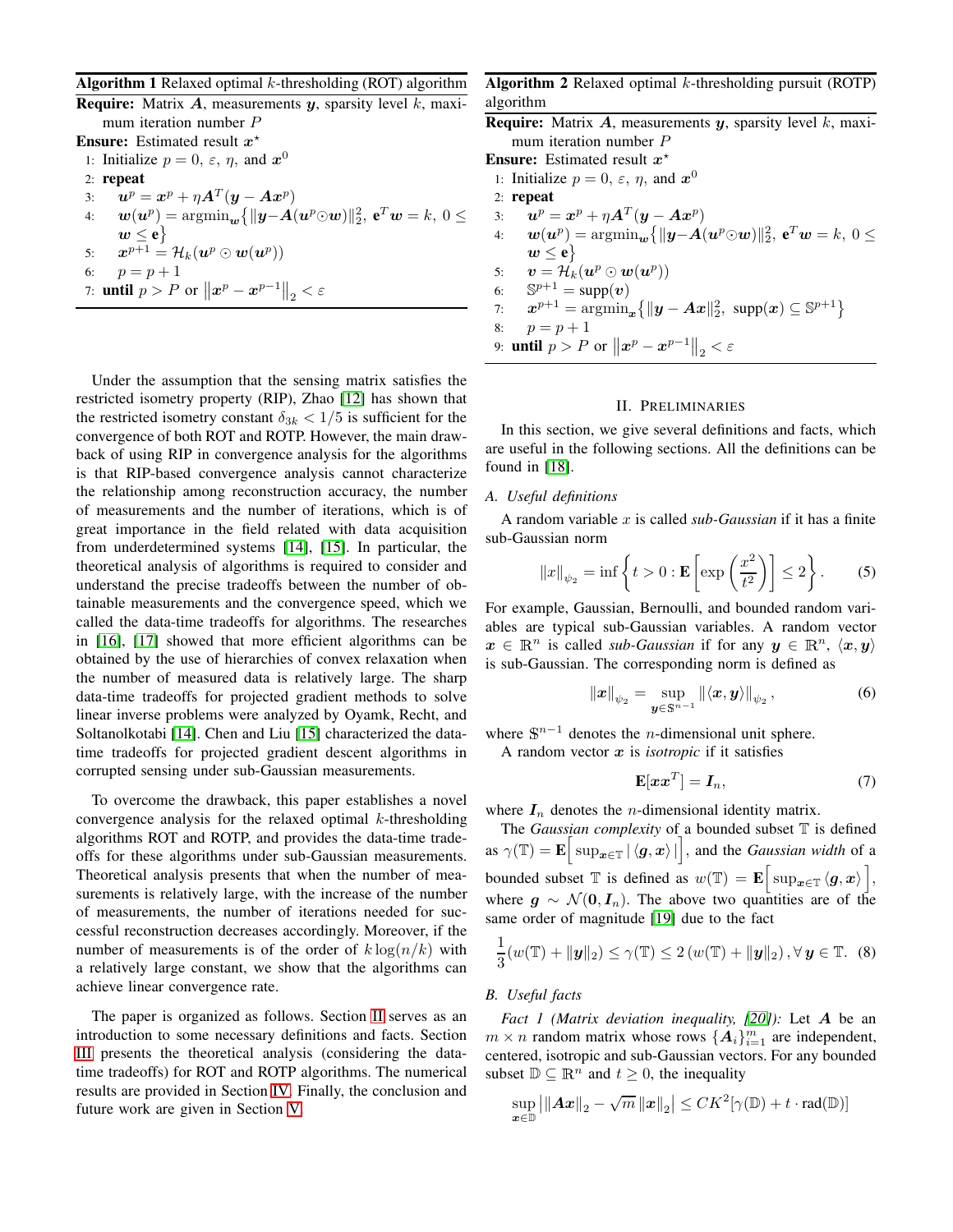holds with probability at least  $1-2 \exp(-t^2)$ . Here, rad( $\mathbb{D}$ ) =  $\sup_{\boldsymbol{x}\in\mathbb{D}}\|\boldsymbol{x}\|_2$ ,  $K = \max_i \|\boldsymbol{A}_i\|_{\psi_2}$  and  $C > 0$  is an absolute constant.

*Fact 2 (Gaussian width of*  $\ell_0$ -balls, [\[21\]](#page-5-18)): Let  $\mathbb{D}_k = \{z \in \mathbb{C} : |z| \leq k \}$  $\mathbb{R}^n \big| \|z\|_0 \leq k, \|z\|_2 = 1 \}.$  Then its Gaussian width satisfies

$$
w(\mathbb{D}_k) \le c\sqrt{k \log \frac{en}{k}}.\tag{9}
$$

#### III. THEORETICAL GUARANTEES

<span id="page-2-0"></span>For the convenience of the convergence analysis, we first give some useful lemmas, which will be frequently used in our later analysis (Theorems [1](#page-2-1) and [2\)](#page-3-0). Due to the space limit, we only give the sketch of the proofs, and the complete proofs are presented in the full version.

By assigning  $\mathbb{D} \in \mathbb{S}^{n-1}$  and  $t = \gamma(\mathbb{D})$  from Fact [1,](#page-6-0) we have the following lemma.

*Lemma 1:* Let A be an  $m \times n$  random matrix as defined in Fact [1.](#page-6-0) Let  $\mathbb{D} \in \mathbb{S}^{n-1}$  and  $t = \gamma(\mathbb{D})$ , then for any  $x \in \mathbb{D}$ , the inequality

$$
\sqrt{m} - 2CK^2\gamma(\mathbb{D}) \leq ||A\boldsymbol{x}||_2 \leq \sqrt{m} + 2CK^2\gamma(\mathbb{D})
$$

<span id="page-2-2"></span>holds with probability at least  $1 - 2 \exp(-\gamma^2(\mathbb{D}))$ .

*Lemma 2:* Let A be an  $m \times n$  random matrix as defined in Fact [1.](#page-6-0) Let  $\mathbb{D}_k = \{ z \in \mathbb{R}^n \mid ||z||_0 \le k, ||z||_2 = 1 \}$ . Let  $\mathbb{L} \subseteq \{1, \ldots, n\}$  be an index set with cardinality l. Define  $[\boldsymbol{x}]_{\mathbb{L}}$ as the vector obtained by retaining the components of  $x$  with the support  $\mathbb L$  and zeroing out the remaining components. Let  $\eta$  be a step size such that  $\eta m \leq 1$ . Then we have

a) For any k-sparse vector  $v \in \mathbb{R}^n$ , with probability at least  $1 - 4 \exp(-\gamma^2 (\mathbb{D}_k + \mathbb{D}_l)),$  we have  $\left\| [(\mathbf{I} - \eta \mathbf{A}^T \mathbf{A}) \mathbf{v}]_{\mathbb{L}} \right\|_2 \leq$  $\max\{s_1,s_2\}\cdot \|v\|_2$ , where

$$
s_1 = 1 - \eta m \cdot \frac{\sqrt{m} - 6CK^2 \gamma(\mathbb{D}_k + \mathbb{D}_l)}{\sqrt{m}},
$$
  
\n
$$
s_2 = \frac{3CK^2 \gamma(\mathbb{D}_k + \mathbb{D}_l)}{\sqrt{m}} \left( \frac{3CK^2 \gamma(\mathbb{D}_k + \mathbb{D}_l)}{2\sqrt{m}} + 1 \right).
$$

b) For any  $x \in \mathbb{R}^m$ , with probability at least 1 −  $2 \exp(-\gamma^2(\mathbb{D}_l)),$  we have  $\left\| [\mathbf{A}^T \mathbf{x}]_{\mathbb{L}} \right\|_2 \leq \|\mathbf{x}\|_2 (\sqrt{m} + \gamma^2(\mathbb{D}_l)).$  $2CK^2\gamma(\mathbb{D}_l)$ ).

*Sketch of Proof.* a) Reformulate  $\left\| \left[ (I - \eta A^T A) v \right]_{\mathbb{L}} \right\|_2$  as

$$
\left\| [(\boldsymbol{I} - \eta \boldsymbol{A}^T \boldsymbol{A}) \boldsymbol{v}]_{\mathbb{L}} \right\|_2 = \left\langle [(\boldsymbol{I} - \eta \boldsymbol{A}^T \boldsymbol{A}) \boldsymbol{v}]_{\mathbb{L}}, \boldsymbol{\mu} \right\rangle \n= \|\boldsymbol{v}\|_2 \left\langle (\boldsymbol{I} - \eta \boldsymbol{A}^T \boldsymbol{A}) \boldsymbol{\nu}, \boldsymbol{\mu} \right\rangle, \quad (10)
$$

where

$$
\boldsymbol{\mu} = \frac{[(\boldsymbol{I} - \eta \boldsymbol{A}^T \boldsymbol{A}) \boldsymbol{v}]_{\mathbb{L}}}{\|[(\boldsymbol{I} - \eta \boldsymbol{A}^T \boldsymbol{A}) \boldsymbol{v}]_{\mathbb{L}}\|_2} \in \mathbb{D}_l, \ \boldsymbol{\nu} = \frac{\boldsymbol{v}}{\|\boldsymbol{v}\|_2} \in \mathbb{D}_k.
$$

As for  $\langle (\boldsymbol{I} - \eta \boldsymbol{A}^T \boldsymbol{A}) \boldsymbol{\nu}, \boldsymbol{\mu} \rangle$ , we have

$$
\langle (\boldsymbol{I} - \eta \boldsymbol{A}^T \boldsymbol{A}) \boldsymbol{\nu}, \boldsymbol{\mu} \rangle = \frac{1}{4} \Bigg( \|\boldsymbol{\nu} + \boldsymbol{\mu}\|_2^2 - \eta \|\boldsymbol{A}(\boldsymbol{\nu} + \boldsymbol{\mu})\|_2^2 - \|\boldsymbol{\nu} - \boldsymbol{\mu}\|_2^2 + \eta \|\boldsymbol{A}(\boldsymbol{\nu} - \boldsymbol{\mu})\|_2^2 \Bigg). \tag{11}
$$

Using Lemma [1](#page-6-0) yields the bounds

$$
\|\bm{A}(\bm{\nu}+\bm{\mu})\|_{2}^{2} \geq (\max\{\sqrt{m}\|\bm{\nu}+\bm{\mu}\|_{2} - 3CK^{2}\gamma(\mathbb{D}_{k}+\mathbb{D}_{l}),0\})^{2} \quad (12)
$$

and

$$
\left\|\boldsymbol{A}(\boldsymbol{\nu}-\boldsymbol{\mu})\right\|_{2}^{2} \leq \left[\sqrt{m}\left\|\boldsymbol{\nu}-\boldsymbol{\mu}\right\|_{2} + 3CK^{2}\gamma(\mathbb{D}_{k}+\mathbb{D}_{l})\right]^{2}
$$
\n(13)

with probability at least  $1-2\exp(-\gamma^2(\mathbb{D}_k+\mathbb{D}_l))$  respectively.

Then we give the upper bound of  $\langle (I - \eta A^T A)\nu, \mu \rangle$  in two cases:  $\sqrt{m} ||\mathbf{v} + \mathbf{\mu}||_2 - 3CK^2 \gamma (\mathbf{D}_k + \mathbf{D}_l) \ge 0$  and  $\sqrt{m} ||\mathbf{v} + \mathbf{\mu}||_2 - 3CK^2 \gamma (\mathbb{D}_k + \mathbb{D}_l) < 0$ . After that, we complete the proof.

**b**) Reformulate  $\left\| \left[ \bm{A}^T\bm{x} \right]_{\mathbb{L}} \right\|_2$  as

$$
\left\| [A^T x]_{\mathbb{L}} \right\|_2 = \left\langle [A^T x]_{\mathbb{L}}, z \right\rangle = \left\langle A^T x, z \right\rangle = \left\langle x, Az \right\rangle, (14)
$$

where

$$
\boldsymbol{z} = \frac{[\boldsymbol{A}^T\boldsymbol{x}]_{\mathbb{L}}}{\|[\boldsymbol{A}^T\boldsymbol{x}]_{\mathbb{L}}\|_2} \in \mathbb{D}_l.
$$

Using Hölder's inequality and Lemma [1](#page-6-0) completes the proof

$$
\left\| \left[ \mathbf{A}^T \mathbf{x} \right]_{\mathbb{L}} \right\|_2 \leq \left\| \mathbf{x} \right\|_2 \left\| \mathbf{A} \mathbf{z} \right\|_2 \leq \left\| \mathbf{x} \right\|_2 (\sqrt{m} + 2CK^2 \gamma(\mathbb{D}_l)).
$$

<span id="page-2-3"></span>*Lemma 3:* Let  $\mathbb{D}_k = \{ \mathbf{z} \in \mathbb{R}^n \big| ||\mathbf{z}||_0 \le k, ||\mathbf{z}||_2 = 1 \}.$  Then we have

- a)  $\gamma(\mathbb{D}_{2k}) \leq 2\gamma(\mathbb{D}_k)$ ,
- **b**)  $\gamma(\mathbb{D}_k + \mathbb{D}_k) \leq 2\gamma(\mathbb{D}_k)$ ,
- c)  $\mathbb{D}_k \subseteq \mathbb{D}_l$  and  $\gamma(\mathbb{D}_k) \leq \gamma(\mathbb{D}_l)$  for any  $k \leq l$ .

Now we show the convergence analysis for the ROT algorithm based on the above lemmas.

*Theorem 1:* Let  $\boldsymbol{A}$  be an  $m \times n$  random matrix as defined in Fact [1.](#page-6-0) Let  $x^* \in \mathbb{R}^n$  be a k-sparse vector such that  $y =$  $Ax^* + n$ . Let  $\eta$  be the step size satisfying  $\eta m \leq 1$ . Then for any sequence  $\{x^p\}$  generated by ROT, one has

<span id="page-2-1"></span>
$$
\|\boldsymbol{x}^{\star}-\boldsymbol{x}^{p}\|_{2} \leq \rho_{1} \left\|\boldsymbol{x}^{\star}-\boldsymbol{x}^{p-1}\right\|_{2}+c_{2} \left\|\boldsymbol{n}\right\|_{2} \qquad (15)
$$

with probability  $1 - c \exp(-\gamma^2(\mathbb{D}_{2k}))$ , where  $c > 0$  is a constant and

$$
\rho_1 = c_1 \max \{r_1, r_2\}, \quad c_2 = c_{21} + c_{22},
$$
\n
$$
r_1 = 1 - \eta m \cdot \frac{\sqrt{m} - 12CK^2\gamma(\mathbb{D}_{2k})}{\sqrt{m}},
$$
\n
$$
r_2 = \frac{6CK^2\gamma(\mathbb{D}_{2k})}{\sqrt{m}} \left( \frac{3CK^2\gamma(\mathbb{D}_{2k})}{\sqrt{m}} + 1 \right),
$$
\n
$$
c_1 = \frac{4\sqrt{m} + 4CK^2\gamma(\mathbb{D}_k)}{\sqrt{m} - 2CK^2\gamma(\mathbb{D}_{2k})},
$$
\n
$$
c_{21} = \frac{3\eta(\sqrt{m} + 2CK^2\gamma(\mathbb{D}_k))^2 + 2}{\sqrt{m} - 2CK^2\gamma(\mathbb{D}_{2k})},
$$
\n
$$
c_{22} = \eta(\sqrt{m} + 2CK^2\gamma(\mathbb{D}_k)).
$$

Let m be suitably large satisfying  $\rho_1 < 1$ . Then  $\{x^p\}$  can approximate  $x^*$  with the error

$$
\|\boldsymbol{x}^{\star}-\boldsymbol{x}^{p}\|_{2} \leq \rho_{1}^{p} \|\boldsymbol{x}^{\star}-\boldsymbol{x}^{0}\|_{2}+\frac{c_{2}}{1-\rho_{1}}\left\|\boldsymbol{n}\right\|_{2} \qquad (16)
$$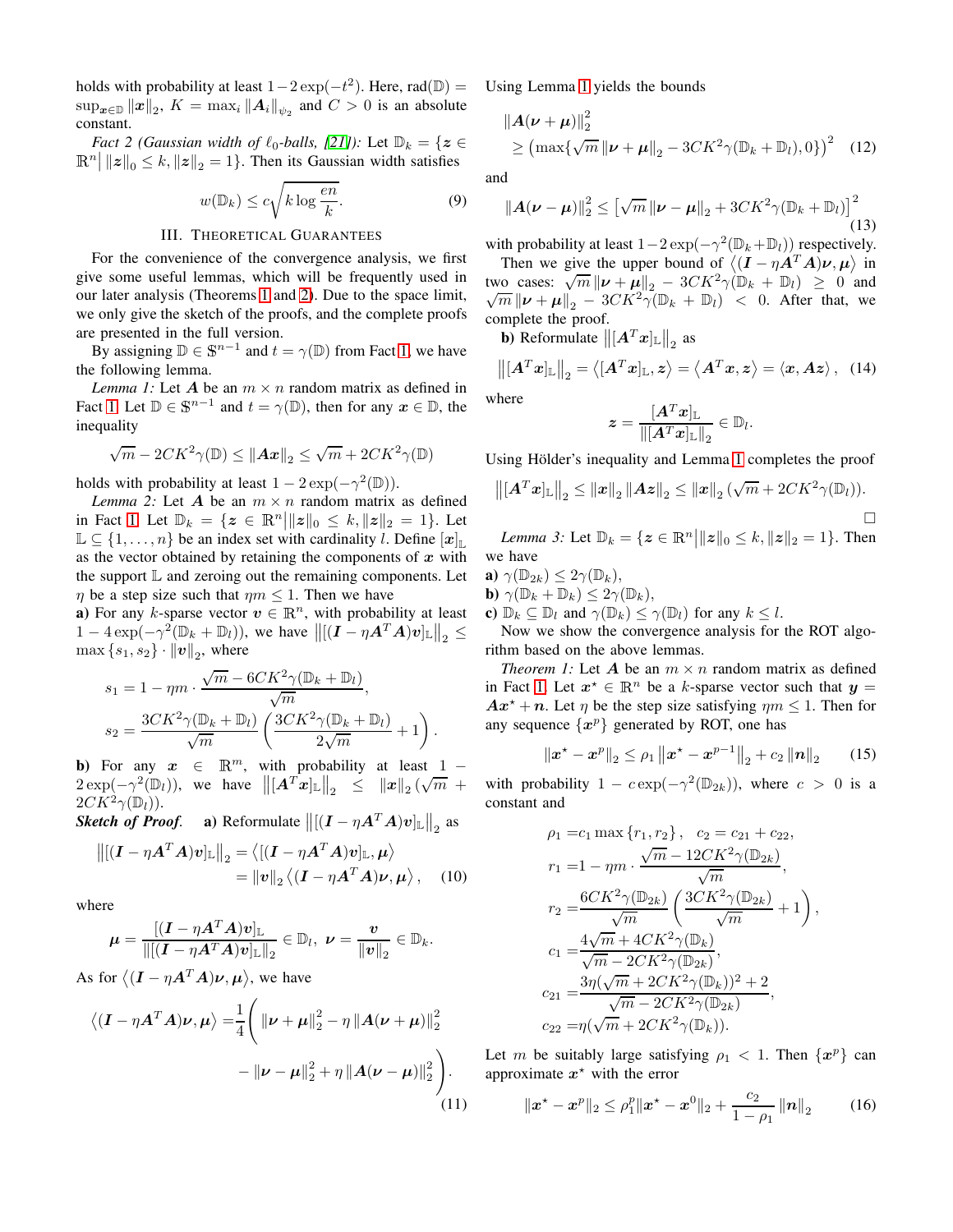with probability  $1 - c' \exp(-\gamma^2(\mathbb{D}_{2k}))$ , where  $c' > 0$  is a constant. In particular, when  $n = 0$ , the sequence  $\{x^p\}$ converges to  $x^*$ .

*Sketch of Proof.* The main step is to bound  $||x^* - x^p||_2$  by using the inequality in [\[12\]](#page-5-8):

$$
\|x^{*}-x^{p}\|_{2} \leq \left\|\left[u^{p-1} \odot w(u^{p-1})-x^{*}\right]_{\mathbb{S}^{p}\setminus\mathbb{S}}\right\|_{2},
$$
  
+ 
$$
\left\|\left[u^{p-1} \odot w(u^{p-1})-x^{*}\right]_{\mathbb{S}^{p}\cup\mathbb{S}}\right\|_{2}, (17)
$$

where  $\mathbb{S}^p$  and  $\mathbb{S}$  are the support of  $x^p$  and  $x^*$ , respectively.

First, we give the upper bound of  $\Vert [u^{p-1} \odot w(u^{p-1}) \|\boldsymbol{x}^{\star}\|_{\mathbb{S}^p\setminus\mathbb{S}}\|_2$ . By using  $\boldsymbol{u}^{p-1} = \boldsymbol{x}^{p-1} + \eta \boldsymbol{A}^T(\boldsymbol{y}-\boldsymbol{A}\boldsymbol{x}^{p-1})$  and  $y = Ax^* + n$ , we obtain

<span id="page-3-1"></span>
$$
x^* - u^{p-1} = (I - \eta A^T A)(x^* - x^{p-1}) - \eta A^T n.
$$
 (18)

Due to the fact that  $x^*_{\mathbb{S}^p \setminus \mathbb{S}} = 0$ , we have

$$
\left\|\begin{bmatrix}\boldsymbol{u}^{p-1} \odot \boldsymbol{w}(\boldsymbol{u}^{p-1}) - \boldsymbol{x}^{\star}\end{bmatrix}_{\mathbb{S}^{p}\setminus\mathbb{S}}\right\|_{2} = \left\|\begin{bmatrix}\left(\boldsymbol{u}^{p-1} - \boldsymbol{x}^{\star}\right) \odot \boldsymbol{w}(\boldsymbol{u}^{p-1})\end{bmatrix}_{\mathbb{S}^{p}\setminus\mathbb{S}}\right\|_{2}.
$$
 (19)

Using [\(18\)](#page-3-1), the triangle inequality, and  $(\mathbf{w}(\mathbf{u}^{p-1}))_i \in$  $[0, 1], i = 1, \ldots, n$  yields that

$$
\left\| \left[ \boldsymbol{u}^{p-1} \odot \boldsymbol{w}(\boldsymbol{u}^{p-1}) - \boldsymbol{x}^{\star} \right]_{\mathbb{S}^{p} \setminus \mathbb{S}} \right\|_{2} \leq \eta \left\| \left[ \boldsymbol{A}^{T} \boldsymbol{n} \right]_{\mathbb{S}^{p} \setminus \mathbb{S}} \right\|_{2} + \left\| \left[ (\boldsymbol{I} - \eta \boldsymbol{A}^{T} \boldsymbol{A}) (\boldsymbol{x}^{\star} - \boldsymbol{x}^{p-1}) \right]_{\mathbb{S}^{p} \setminus \mathbb{S}} \right\|_{2}, \quad (20)
$$

By using Lemmas [2](#page-2-2) and [3,](#page-2-3) we get

$$
\left\| \left[ \boldsymbol{u}^{p-1} \odot \boldsymbol{w}(\boldsymbol{u}^{p-1}) - \boldsymbol{x}^{\star} \right]_{\mathbb{S}^p \setminus \mathbb{S}} \right\|_2 \leq \left[ \max \left\{ r_1, r_2 \right\} \cdot \left\| \boldsymbol{x}^{\star} - \boldsymbol{x}^{p-1} \right\|_2 \right] + \eta \left\| \boldsymbol{n} \right\|_2 (\sqrt{m} + 2CK^2 \gamma(\mathbb{D}_k)). \tag{21}
$$

Next, we provide the upper bound of  $\Vert [u^{p-1} \odot w(u^{p-1}) \boldsymbol{x}^{\star}$ ]<sub>S*p*∪S</sub> $\|$ <sub>2</sub>. Note that

$$
\mathbf{y} - A \left[ \boldsymbol{u}^{p-1} \odot \boldsymbol{w}(\boldsymbol{u}^{p-1}) \right] \n= A \left[ \boldsymbol{u}^{p-1} \odot \boldsymbol{w}(\boldsymbol{u}^{p-1}) - \boldsymbol{x}^{\star} \right] - \boldsymbol{n} \n= A \left[ \boldsymbol{u}^{p-1} \odot \boldsymbol{w}(\boldsymbol{u}^{p-1}) - \boldsymbol{x}^{\star} \right]_{\text{S}^p \cup \text{S}} \n+ A \left[ \boldsymbol{u}^{p-1} \odot \boldsymbol{w}(\boldsymbol{u}^{p-1}) - \boldsymbol{x}^{\star} \right]_{\text{S}^p \cup \text{S}} - \boldsymbol{n} \tag{22}
$$

where the first equality uses  $y = Ax^* + n$ . By using the triangle inequality and Lemma [1,](#page-6-0) we have

$$
\left\| \left[ \boldsymbol{u}^{p-1} \odot \boldsymbol{w}(\boldsymbol{u}^{p-1}) - \boldsymbol{x}^{\star} \right]_{\mathbb{S}^p \cup \mathbb{S}} \right\|_2
$$
  
\$\leq \frac{1}{\sqrt{m} - 2CK^2 \gamma(\mathbb{D}\_{2k})} \cdot \{U + T + ||\boldsymbol{n}||\_2 \}, \quad (23)\$

where  $U = \left\|y - A\left[u^{p-1} \odot w(u^{p-1})\right]\right\|_2$  and  $T = \left\|A\left[v^{p-1} \odot w(u^{p-1})\right]\right\|_2$  $||A [u^{p-1} \odot w(u^{p-1}) - x^{\star}]_{\overline{\mathbb{S}^p \cup \mathbb{S}}}||_2$ . It follows from the optimality of  $w(u^{p-1})$  to the residual function, Lemma [1,](#page-6-0) and Lemma [2](#page-2-2) that

$$
U \leq (\sqrt{m} + 2CK^2 \gamma(\mathbb{D}_k)) \max \{r_1, r_2\} \cdot ||\mathbf{x}^* - \mathbf{x}^{p-1}||_2 + [\eta(\sqrt{m} + 2CK^2 \gamma(\mathbb{D}_k))^2 + 1] ||\mathbf{n}||_2.
$$
 (24)

Separating  $\overline{\mathbb{S}^p \cup \mathbb{S}}$  into disjoint subsets with cardinality at most  $k$  and using Lemma [1,](#page-6-0) we have

<span id="page-3-3"></span>
$$
T \le 2 \max \{ r_1, r_2 \} \left( \sqrt{m} + 2CK^2 \gamma(\mathbb{D}_k) \right) \cdot \left\| \boldsymbol{x}^* - \boldsymbol{x}^{p-1} \right\|_2
$$
  
+ 2\eta \left( \sqrt{m} + 2CK^2 \gamma(\mathbb{D}\_k) \right)^2 \|\boldsymbol{n}\|\_2. (25)

Combining the above results  $(A.8)$ ,  $(A.11)$ ,  $(24)$  and  $(25)$ leads to the main results in Theorem [1.](#page-2-1)

<span id="page-3-0"></span>Next, we give the convergence analysis for ROTP algorithms.

*Theorem 2:* Let the signal model be defined as in Theorem [1.](#page-2-1) Let  $\eta$  be the step size in the algorithm ROTP satisfying  $\eta m \leq 1$ . Then if the number of measurements m is large enough such that  $\max\{r_1, r_2\} < 1$ , for any sequence  $\{x^p\}$ generated by ROTP, one has

$$
\left\|\boldsymbol{x}^{\star}-\boldsymbol{x}^{p}\right\|_{2} \leq \rho_{2}\left\|\boldsymbol{x}^{\star}-\boldsymbol{x}^{p-1}\right\|_{2}+c_{3}\left\|\boldsymbol{n}\right\|_{2}
$$

with probability  $1 - c \exp(-\gamma^2(\mathbb{D}_{2k}))$ , where

$$
\rho_2 = \rho_1 / \sqrt{1 - (\max\{r_1, r_2\})^2},
$$
  
\n
$$
c_3 = \frac{c_2}{\sqrt{1 - (\max\{r_1, r_2\})^2}} + \frac{\eta(\sqrt{m} + 2CK^2 \gamma(\mathbb{D}_k))}{[1 - (\max\{r_1, r_2\})]}.
$$

Let m be suitably large such that  $\rho_2 < 1$ . Then  $\{x^p\}$  can approximate  $x^*$  with the error

<span id="page-3-5"></span>
$$
\|\boldsymbol{x}^{\star}-\boldsymbol{x}^{p}\|_{2} \leq \rho_{2}^{p} \|\boldsymbol{x}^{\star}-\boldsymbol{x}^{0}\|_{2}+\frac{c_{3}}{1-\rho_{2}}\left\|\boldsymbol{n}\right\|_{2} \qquad (26)
$$

with probability  $1 - c' \exp(-\gamma^2(\mathbb{D}_{2k}))$ . In particular, if  $n = 0$ , the sequence  $\{x^p\}$  generated by ROTP converges to  $x^*$ .

*Sketch of Proof.* Since ROTP and ROT share the same steps from 3 to 5, we can use Theorem [1](#page-2-1) to bound  $||x^* - v||_2$  as follows

<span id="page-3-4"></span>
$$
\|\boldsymbol{x}^{\star}-\boldsymbol{v}\|_{2} \leq \rho_{1} \left\|\boldsymbol{x}^{\star}-\boldsymbol{x}^{p-1}\right\|_{2}+c_{2} \left\|\boldsymbol{n}\right\|_{2}.
$$
 (27)

Next, we will relate  $||x^* - x^p||_2$  with  $||x^* - v||_2$ . Due to the fact that  $(x^p)_{\overline{\mathbb{S}^p}} = 0$  and  $v_{\overline{\mathbb{S}^p}} = 0$ , we have

$$
\|\boldsymbol{x}^* - \boldsymbol{x}^p\|_2^2 = \|(\boldsymbol{x}^* - \boldsymbol{x}^p)_{\mathbb{S}^p}\|_2^2 + \|(\boldsymbol{x}^* - \boldsymbol{x}^p)_{\overline{\mathbb{S}^p}}\|_2^2
$$
  
=  $|( \boldsymbol{x}^* - \boldsymbol{x}^p)_{\mathbb{S}^p}\|_2^2 + \|(\boldsymbol{x}^* - \boldsymbol{v})_{\overline{\mathbb{S}^p}}\|_2^2$ . (28)

It follows from Lemma [1](#page-6-0) that

$$
\|(\boldsymbol{x}^{\star}-\boldsymbol{x}^{p})_{\mathbb{S}^{p}}\|_{2} \leq \max\{r_{1},r_{2}\} \left\|(\boldsymbol{x}^{\star}-\boldsymbol{x}^{p})\right\|_{2} + \eta(\sqrt{m}+2CK^{2}\gamma(\mathbb{D}_{k})) \left\|\boldsymbol{n}\right\|_{2}.
$$
 (29)

Using the fact that  $||(x^* - v)_{\overline{\mathbb{S}^p}}||_2 \le ||x^* - v||_2$  and the formula of roots of a quadratic equation, we can give the upper bound of  $\left\Vert x^* - x^p \right\Vert_2$  relating with  $\left\Vert x^* - v \right\Vert_2$ . Together with [\(27\)](#page-3-4), we finish the proof.

 $\Box$ 

<span id="page-3-2"></span>The above theorems show the tradeoffs in ROT or ROTP between the number of measurements and the number of iterations. Note that if  $m$  is larger than some value, the convergence rate  $\rho_1$  or  $\rho_2$  is less than 1; if not, the algorithm might diverge. Besides, notice that the value  $\rho_1$  or  $\rho_2$  decreases with the increase of m, leading to a fast convergence rate. Therefore,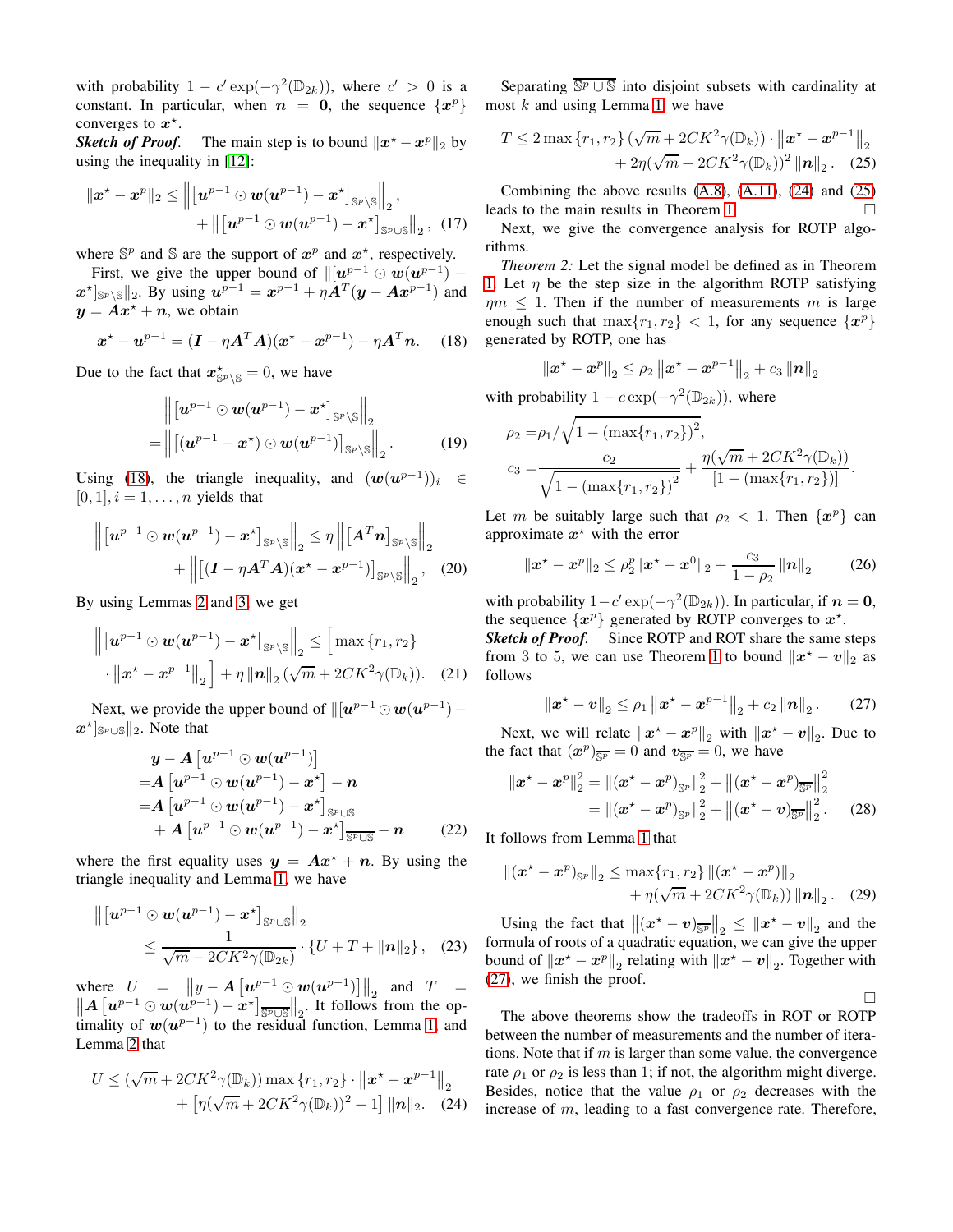we can conclude that when the number of measurements is large enough, the larger the number of measurements, the faster the convergence rate and hence the smaller number of iterations for fixed accuracy. In particular, let the step size  $\eta$  be equal to  $1/m$ . In this case, the convergence rate satisfying  $\rho_1 < 1$  for ROT algorithm is ensured by  $\sqrt{m} >$  $C'CK^2\gamma(\mathbb{D}_{2k})$ , where  $C' \approx 50.943$  is the positive root of the equation  $t^2 - 50t - 48 = 0$ . Similarly, in the ROTP algorithm, the convergence rate satisfying  $\rho_2 < 1$  is guaranteed by  $\sqrt{m} > C''CK^2\gamma(\mathbb{D}_{2k})$ , where  $C'' \approx 52.2614$  is the positive real root of the equation  $t^4 - 4t^3 - 2444t^2 - 4032t - 2880 = 0$ .

Note that in the noise-free situation, i.e.,  $n = 0$ , if the conditions  $\sqrt{m} > 50.943 C K^2 \gamma(\mathbb{D}_{2k})$  and  $\eta m \le 1$  hold, the convergence rate in Theorem [1](#page-2-1) is strictly less than 1. It means that a linear convergence rate can be achieved by the algorithm ROT. Similarly, the algorithm ROTP also achieves a linear convergence rate when a certain condition holds.

It should be pointed out that the Gaussian complexity  $\gamma(\mathbb{D}_k)$ and the Gaussian width  $w(\mathbb{D}_k)$  have the same order due to Eq. [\(8\)](#page-1-3). This, combined with Fact [2,](#page-6-2) tells us that  $\gamma(\mathbb{D}_k)$  is of the order of  $\sqrt{k \log(n/k)}$ , where n and k are the dimension and sparsity of the target signal, respectively. Based on the main results in Theorems [1,](#page-2-1) [2](#page-3-0) and the above remarks, it is not hard to see that the number of measurements required for successful recovery is of the order of  $k \log(n/k)$ .

#### IV. SIMULATIONS

<span id="page-4-0"></span>In this section, we make simulations to validate the theory. To show the tradeoffs between the number of measurements  $m$ and the number of iterations  $p$ , we draw the phase transitions for ROT and ROTP algorithms. The target signal  $x^*$  is a ksparse *n*-dimensional vector, whose nonzero entries follow standard Gaussian distribution. The sensing matrix  $A \in$  $\mathbb{R}^{m \times n}$  is a Bernoulli matrix whose entries are independent symmetric Bernoulli variables. In this simulation,  $x^0$  is set to be 0, the number of dimension is set to be  $n = 50$ , the sparsity is set to be  $k = 3$ , the step size is set to be  $\eta = 1/m$ , and the tolerance for stopping criteria is set to be  $\varepsilon = 10^{-2}$ . For a pair of  $m$  and  $p$ , we run 50 Monte Carlo trials and count the number of successful trials which satisfy  $\|x^{*}-x^{p}\|_{2}/\|x^{*}\|_{2} \leq \varepsilon$ . Then we calculate the successful probability for each pair and get the phase transition results.

The numerical results are shown in Fig. [1.](#page-4-2) Note the white area for ROTP algorithm is larger than that for ROT algorithm, which means ROTP algorithm has a better recovery performance than ROT algorithm. Besides, when the number of measurements is larger than 20, ROTP needs less iterations to achieve convergence. Both algorithms illustrate the datatime tradeoffs as discussed in Section [III.](#page-2-0) The curves present that when the number of measurements is smaller than a certain number, the algorithms cannot recover the target signal. Moreover, when the number of measurements is larger than a certain number, the number of iterations required for successful recovery decreases with the increase of the the number of measurements. The observed phenomenon in the simulations corresponds with our theoretical results in Theorems [1](#page-2-1) and [2.](#page-3-0)



<span id="page-4-2"></span>Fig. 1. The phase transition curves of optimal  $k$ -thresholding algorithms in compressed sensing: (a) ROT algorithm. (b) ROTP algorithm. The brightness of each point denotes the probability of successful reconstruction, ranging from black  $(0\%)$  to white  $(100\%).$ 

#### V. CONCLUSION AND FUTURE WORK

<span id="page-4-1"></span>In this paper, we have provided the analysis for the data-time tradeoffs for optimal  $k$ -thresholding algorithms in compressed sensing. The theory has shown that the number of measurements should be suitably large to guarantee the convergence of the optimal  $k$ -thresholding algorithms. It also presented that the number of measurements required for successful reconstruction has a negative correlation with the number of iterations. Simulations have been provided to validate the correctness of our theory.

For future work, it would be interesting to extend the datatime tradeoffs analysis for optimal  $k$ -thresholding algorithms from compressed sensing to other important linear inverse problems such as quantized compressed sensing, corrupted sensing and so on.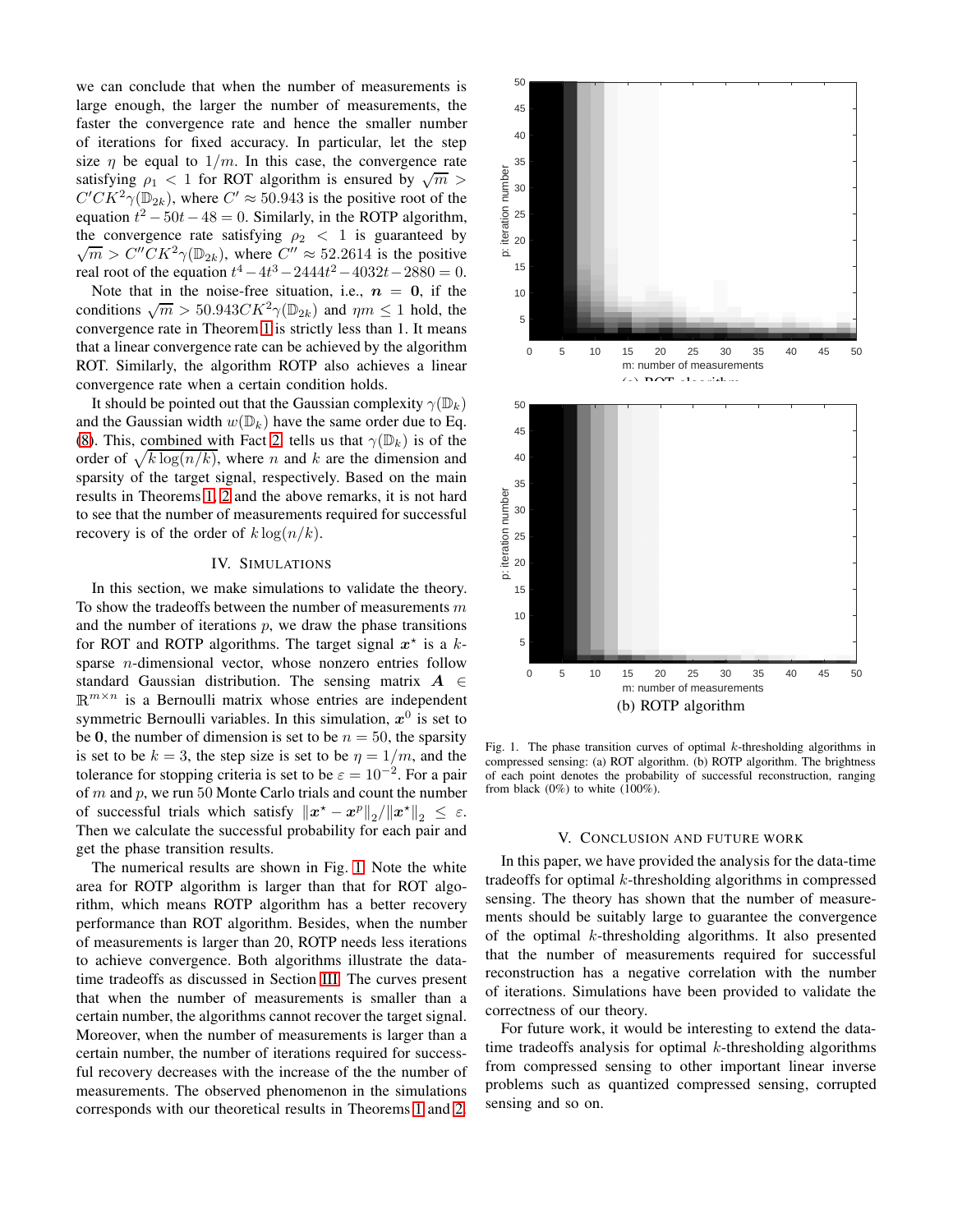#### **REFERENCES**

- <span id="page-5-0"></span>[1] E. J. Cand`es and T. Tao, "Decoding by linear programming," *IEEE Transactions on Information Theory*, vol. 51, no. 12, pp. 4203–4215, 2005.
- [2] D. L. Donoho, "Compressed sensing," *IEEE Transactions on Information Theory*, vol. 52, no. 4, pp. 1289–1306, 2006.
- <span id="page-5-1"></span>[3] E. J. Cand`es, "Compressive sampling," *Proceedings of International Congress of Mathematics*, vol. 3, pp. 1433–1452, 2006.
- <span id="page-5-2"></span>[4] B. K. Natarajan, "Sparse approximate solutions to linear systems," *SIAM Journal on Computing*, vol. 24, no. 2, pp. 227–234, 1995.
- <span id="page-5-3"></span>[5] S. S. Chen, D. L. Donoho, and M. A. Saunders, "Atomic decomposition by basis pursuit," *SIAM Review*, vol. 43, no. 1, pp. 129–159, 2001.
- [6] E. J. Candès, M. B. Wakin, and S. P. Boyd, "Enhancing sparsity by reweighted ℓ<sup>1</sup> minimization," *Journal of Fourier Analysis and applications*, vol. 14, no. 5-6, pp. 877–905, 2008.
- <span id="page-5-4"></span>[7] Y.-B. Zhao and D. Li, "Reweighted  $\ell_1$  minimization for sparse solutions to underdetermined linear systems," *SIAM Journal on Optimization*, vol. 22, no. 3, pp. 1065–1088, 2012.
- <span id="page-5-5"></span>[8] S. G. Mallat and Z. Zhang, "Matching pursuits with time-frequency dictionaries," *IEEE Transactions on Signal Processing*, vol. 41, no. 12, pp. 3397–3415, 1993.
- <span id="page-5-6"></span>[9] W. Dai and O. Milenkovic, "Subspace pursuit for compressive sensing signal reconstruction," *IEEE transactions on Information Theory*, vol. 55, no. 5, pp. 2230–2249, 2009.
- <span id="page-5-7"></span>[10] I. Daubechies, M. Defrise, and C. De Mol, "An iterative thresholding algorithm for linear inverse problems with a sparsity constraint," *Communications on Pure and Applied Mathematics: A Journal Issued by the Courant Institute of Mathematical Sciences*, vol. 57, no. 11, pp. 1413– 1457, 2004.
- <span id="page-5-9"></span>[11] T. Blumensath and M. E. Davies, "Iterative hard thresholding for compressed sensing," *Applied and Computational Harmonic Analysis*, vol. 27, no. 3, pp. 265–274, 2009.
- <span id="page-5-8"></span>[12] Y.-B. Zhao, "Optimal k-thresholding algorithms for sparse optimization problems," *SIAM Journal on Optimization*, vol. 30, no. 1, pp. 31–55, 2020.
- <span id="page-5-10"></span>[13] S. Foucart, "Hard thresholding pursuit: an algorithm for compressive sensing," *SIAM Journal on Numerical Analysis*, vol. 49, no. 6, pp. 2543– 2563, 2011.
- <span id="page-5-11"></span>[14] S. Oymak, B. Recht, and M. Soltanolkotabi, "Sharp time–data tradeoffs for linear inverse problems," *IEEE Transactions on Information Theory*, vol. 64, no. 6, pp. 4129–4158, 2017.
- <span id="page-5-12"></span>[15] J. Chen and Y. Liu, "Data-time tradeoffs for corrupted sensing," *IEEE Signal Processing Letters*, vol. 25, no. 7, pp. 941–945, 2018.
- <span id="page-5-13"></span>[16] V. Chandrasekaran and M. I. Jordan, "Computational and statistical tradeoffs via convex relaxation," *Proceedings of the National Academy of Sciences*, vol. 110, no. 13, pp. E1181–E1190, 2013.
- <span id="page-5-14"></span>[17] J. J. Bruer, J. A. Tropp, V. Cevher, and S. R. Becker, "Designing statistical estimators that balance sample size, risk, and computational cost," *IEEE Journal of Selected Topics in Signal Processing*, vol. 9, no. 4, pp. 612–624, 2015.
- <span id="page-5-15"></span>[18] R. Vershynin, *High-dimensional probability: An introduction with applications in data science*. Cambridge University Press, 2018, vol. 47.
- <span id="page-5-16"></span>[19] J. Chen and Y. Liu, "Stable recovery of structured signals from corrupted sub-gaussian measurements," *IEEE Transactions on Information Theory*, vol. 65, no. 5, pp. 2976–2994, 2018.
- <span id="page-5-17"></span>[20] R. Vershynin, "Four lectures on probabilistic methods for data science," *The Mathematics of Data, IAS/Park City Mathematics Series*, pp. 231– 271, 2017.
- <span id="page-5-18"></span>[21] M. J. Wainwright, *High-dimensional statistics: A non-asymptotic viewpoint*. Cambridge University Press, 2019, vol. 48.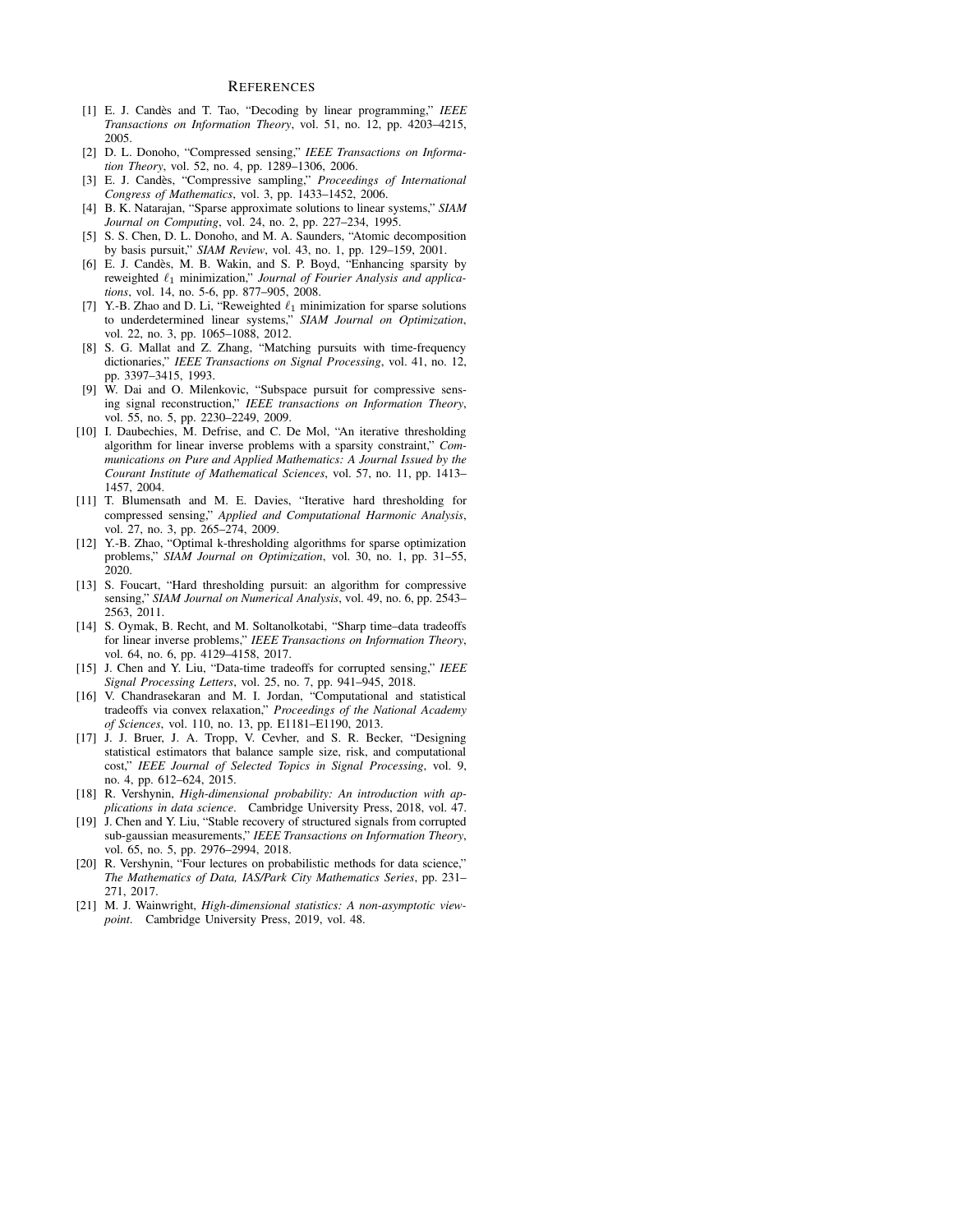# <span id="page-6-0"></span>APPENDIX A

# PROOF OF THEOREM [1](#page-2-1)

Before proving the theorem, we review some important facts.

*Fact A.1 ( [\[12\]](#page-5-8)*): Let x be a k-sparse vector and S be the support of x. Let  $w^p$  be a solution to the problem [\(A.2\)](#page-6-3), and  $v = \mathcal{H}_k(u^p \odot w^p)$  be a vector with the support  $\mathbb{S}^{p+1}$ . Then we have

$$
\|\bm{x}-\bm{v}\|_2 \leq \|(\bm{u}^p \odot \bm{w}^p - \bm{x})_{\mathbb{S}^{p+1} \cup \mathbb{S}}\|_2 + \|(\bm{u}^p \odot \bm{w}^p - \bm{x})_{\mathbb{S}^{p+1} \setminus \mathbb{S}}\|_2
$$

<span id="page-6-2"></span>*Fact A.2 ( [\[12\]](#page-5-8))*: Let k and  $\overline{k}$  be two integer numbers such that  $0 \leq \overline{k} \leq k$ . Let  $w \in \mathcal{W}^k = \{w : e^T w = k, w \in \{0,1\}^n\}$ be the vector with the support S, and  $\overline{S}$  be the complementary set. Let  $\overline{S}$  has the disjointed partition  $S_i$ ,  $i = 1, ..., \overline{n}$  such that

$$
\overline{\mathbb{S}} = \mathbb{S}_1 \cup \mathbb{S}_2 \cup \ldots \cup \mathbb{S}_{\overline{n}-1} \cup \mathbb{S}_{\overline{n}}
$$

satisfying the following properties:

- $|\mathbb{S}_i| \leq k$  for  $i = 1, 2, ..., \overline{n} 1$  and  $|\mathbb{S}_{\overline{n}}| \leq \overline{k} < k$ ;
- $\mathbb{S}_i$  is the index set for the *i*th largest k components in  $w_{\overline{S}}$ .

Let  $\alpha_{(i)}$  denote the largest entry of w on the support  $\mathbb{S}_i$ . Then we have

$$
\sum_{i=1}^{\overline{n}} \alpha_{(i)} \leq 2 - \frac{1}{k} < 2.
$$

Now we are ready to prove the theorem. By using  $u^p = x^p + \eta A^T(y - Ax^p)$  and  $y = Ax^* + n$ , we obtain

<span id="page-6-5"></span>
$$
\boldsymbol{x}^* - \boldsymbol{u}^p = (\boldsymbol{I} - \eta \boldsymbol{A}^T \boldsymbol{A})(\boldsymbol{x}^* - \boldsymbol{x}^p) - \eta \boldsymbol{A}^T \boldsymbol{n}.
$$
 (A.1)

Let  $w(u^p)$  be a solution to the following problem in ROT at the p-th iteration

<span id="page-6-3"></span>
$$
\min_{\mathbf{w}} \left\{ \|\mathbf{y} - \mathbf{A}(\mathbf{u}^p \odot \mathbf{w})\|_2^2 : \ \mathbf{e}^T \mathbf{w} = k, \ \mathbf{0} \le \mathbf{w} \le \mathbf{e} \right\}.
$$
 (A.2)

Then the next iteration is updated by  $x^{p+1} \in \mathcal{H}_k(u^p \odot w(u^p))$ . Let  $\mathbb{S}^{p+1}$  and  $\mathbb{S}$  be the support of  $x^{p+1}$  and  $x^*$ , respectively. By Fact [A.1,](#page-6-0) we have

<span id="page-6-4"></span>
$$
\|x^* - x^{p+1}\|_2 \le \|\left[u^p \odot w(u^p) - x^*\right]_{\mathbb{S}^{p+1}\setminus\mathbb{S}}\|_2 + \|\left[u^p \odot w(u^p) - x^*\right]_{\mathbb{S}^{p+1}\cup\mathbb{S}}\|_2.
$$
 (A.3)

Now we estimate the first term of the right side of [\(A.3\)](#page-6-4). Due to the fact that  $x_{\mathbb{S}^{p+1}\setminus\mathbb{S}}^{\star}=0$  and  $w_i^p \in [0,1], i=1,\ldots,n$ , we have

$$
\| [u^p \odot w(u^p] - x^{\star})_{\mathbb{S}^{p+1} \setminus \mathbb{S}} \|_2 = \| [u^p \odot w(u^p)]_{\mathbb{S}^{p+1} \setminus \mathbb{S}} \|_2 = \| [(u^p - x^{\star}) \odot w(u^p)]_{\mathbb{S}^{p+1} \setminus \mathbb{S}} \|_2
$$
  
\n
$$
= \| [(\eta A^T n - (I - \eta A^T A)(x^{\star} - x^p)) \odot w(u^p)]_{\mathbb{S}^{p+1} \setminus \mathbb{S}} \|_2
$$
  
\n
$$
\leq \eta \| [A^T n]_{\mathbb{S}^{p+1} \setminus \mathbb{S}} \|_2 + \| [ (I - \eta A^T A)(x^{\star} - x^p)]_{\mathbb{S}^{p+1} \setminus \mathbb{S}} \|_2, \tag{A.4}
$$

where the third equality follows from [\(A.1\)](#page-6-5). By using Lemma [2](#page-2-2) with  $v = x^* - x^p \in \mathbb{D}_{2k}$  and  $\mathbb{L} = \mathbb{S}^{p+1} \setminus \mathbb{S}$ , we can estimate the two terms in the above inequality. Note that  $\mathbb{D}_l = \mathbb{D}_k$ . Then we have

<span id="page-6-7"></span>
$$
\left\| [(\bm{I} - \eta \bm{A}^T \bm{A})(\bm{x}^* - \bm{x}^p)]_{\mathbb{S}^{p+1} \setminus \mathbb{S}} \right\|_2 \le \max \left\{ r_1, r_2 \right\} \cdot \left\| \bm{x}^* - \bm{x}^p \right\|_2 \tag{A.5}
$$

and

<span id="page-6-8"></span><span id="page-6-6"></span>
$$
\left\| \left[ \mathbf{A}^T \mathbf{n} \right]_{\mathbb{S}^{p+1} \setminus \mathbb{S}} \right\|_2 \leq \left\| \mathbf{n} \right\|_2 \left( \sqrt{m} + 2CK^2 \gamma(\mathbb{D}_k) \right) \tag{A.6}
$$

where

$$
r_1 = 1 - \eta m \cdot \frac{\sqrt{m} - 6CK^2 \gamma (\mathbb{D}_{2k} + \mathbb{D}_k)}{\sqrt{m}}, \quad r_2 = \frac{3CK^2 \gamma (\mathbb{D}_{2k} + \mathbb{D}_k)}{\sqrt{m}} \left( \frac{3CK^2 \gamma (\mathbb{D}_{2k} + \mathbb{D}_k)}{2\sqrt{m}} + 1 \right).
$$

Note that  $\gamma(\mathbb{D}_{2k} + \mathbb{D}_k) \leq \gamma(\mathbb{D}_{2k} + \mathbb{D}_{2k}) \leq 2\gamma(\mathbb{D}_{2k})$  which follows from **b**) and **c**) in Lemma [3.](#page-2-3) The constants  $r_1$  and  $r_2$  can be simplified to

<span id="page-6-9"></span>
$$
r_1 = 1 - \eta m \cdot \frac{\sqrt{m} - 12CK^2 \gamma(\mathbb{D}_{2k})}{\sqrt{m}}, \quad r_2 = \frac{6CK^2 \gamma(\mathbb{D}_{2k})}{\sqrt{m}} \left(\frac{3CK^2 \gamma(\mathbb{D}_{2k})}{\sqrt{m}} + 1\right). \tag{A.7}
$$

Combining [\(A.4\)](#page-6-6), [\(A.5\)](#page-6-7) and [\(A.6\)](#page-6-8) yields that

<span id="page-6-1"></span>
$$
\| [u^p \odot w(u^p) - x^{\star}]_{\mathbb{S}^{p+1} \setminus \mathbb{S}} \|_2 \leq \max \{ r_1, r_2 \} \cdot \| x^{\star} - x^p \|_2 + \eta \| n \|_2 (\sqrt{m} + 2CK^2 \gamma(\mathbb{D}_k)).
$$
 (A.8)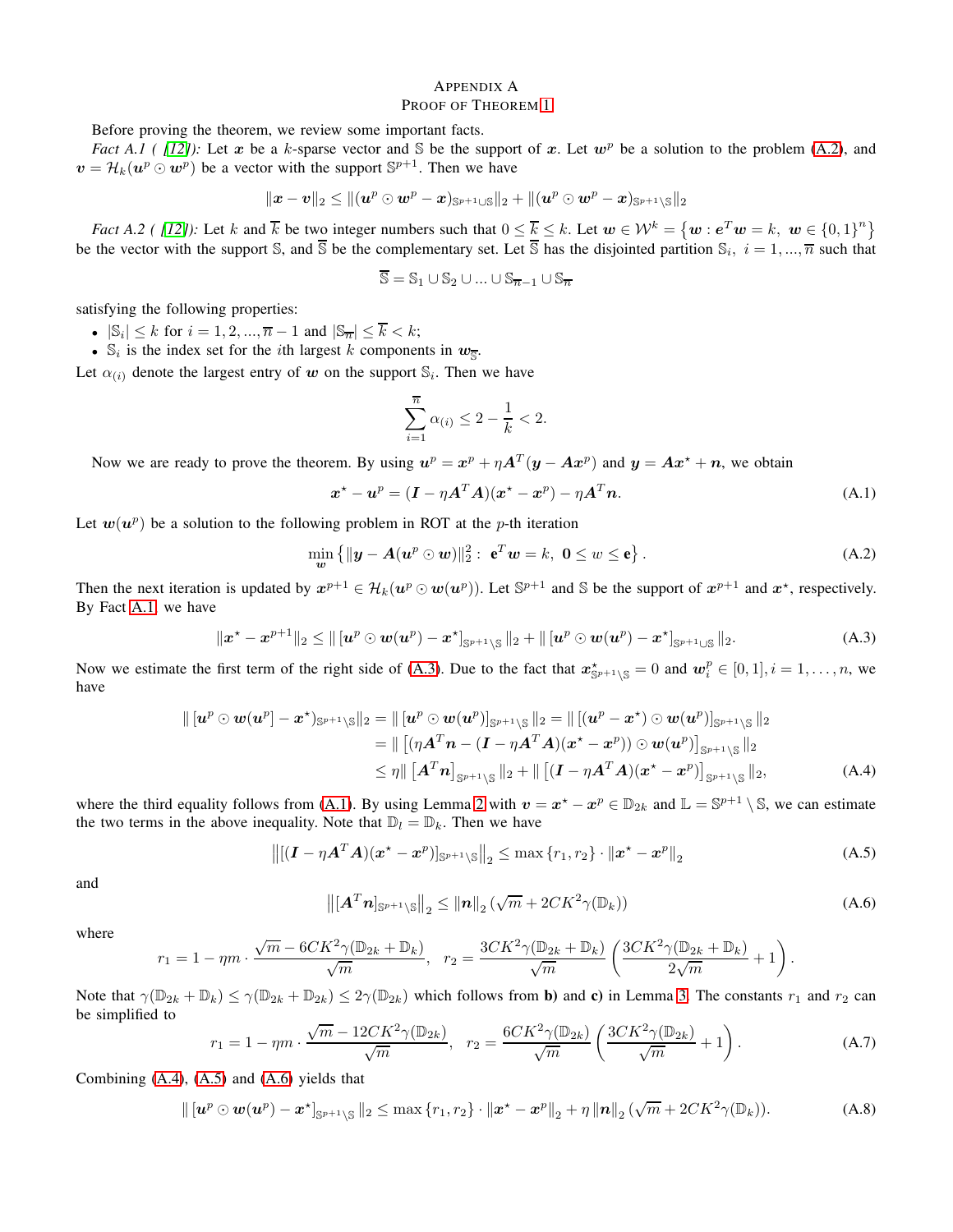Next, we estimate the second term of the right side of [\(A.3\)](#page-6-4). By using Lemma [1](#page-6-0) with  $\mathbb{D} = \mathbb{D}_{2k}$ , we have

<span id="page-7-1"></span>
$$
\left\| A \frac{[\boldsymbol{u}^p \odot \boldsymbol{w}(\boldsymbol{u}^p) - \boldsymbol{x}^{\star}]_{\mathbb{S}^{p+1} \cup \mathbb{S}}}{\|\boldsymbol{u}^p \odot \boldsymbol{w}(\boldsymbol{u}^p) - \boldsymbol{x}^{\star}\|_{\mathbb{S}^{p+1} \cup \mathbb{S}}\|_2} \right\|_2 \ge \sqrt{m} - 2CK^2 \gamma(\mathbb{D}_{2k})
$$
\n(A.9)

with probability at least  $1 - 2 \exp(-\gamma^2(\mathbb{D}_{2k}))$ . Note that

$$
||y - A [u^p \odot w(u^p)]||_2 = ||A [u^p \odot w(u^p) - x^*] - n||_2
$$
  
\n
$$
= ||A [u^p \odot w(u^p) - x^*]_{\mathbb{S}^{p+1} \cup \mathbb{S}} + A [u^p \odot w(u^p) - x^*]_{\mathbb{S}^{p+1} \cup \mathbb{S}} - n||_2
$$
  
\n
$$
\ge ||A [u^p \odot w(u^p) - x^*]_{\mathbb{S}^{p+1} \cup \mathbb{S}} ||_2 - ||A [u^p \odot w(u^p) - x^*]_{\mathbb{S}^{p+1} \cup \mathbb{S}} ||_2 - ||n||_2
$$
  
\n
$$
\ge ||[u^p \odot w(u^p) - x^*]_{\mathbb{S}^{p+1} \cup \mathbb{S}} ||_2 (\sqrt{m} - 2CK^2 \gamma(\mathbb{D}_{2k})) - ||A [u^p \odot w(u^p) - x^*]_{\mathbb{S}^{p+1} \cup \mathbb{S}} ||_2 - ||n||_2,
$$
  
\n(A.10)

where the first equality uses  $y = Ax^* + n$ , the first inequality uses the triangle inequality and the last inequality follows from [\(A.9\)](#page-7-1). Thus we have

<span id="page-7-0"></span>
$$
\| \left[\boldsymbol{u}^p \odot \boldsymbol{w}(\boldsymbol{u}^p) - \boldsymbol{x}^{\star} \right]_{\mathbb{S}^{p+1} \cup \mathbb{S}} \|_2 \leq \frac{1}{\sqrt{m} - 2CK^2 \gamma(\mathbb{D}_{2k})} \left\{ \|y - \boldsymbol{A}[\boldsymbol{u}^p \odot \boldsymbol{w}(\boldsymbol{u}^p)] \|_2 + T + \|\boldsymbol{n}\|_2 \right\},\tag{A.11}
$$

where  $T = ||A [u^p \odot w(u^p) - x^{\star}]_{\overline{\mathbb{S}^{p+1} \cup \mathbb{S}}} ||_2$ . Let  $\hat{w} \in \mathcal{W}^{(k)}$  be the vector such that  $x^{\star} = x^{\star} \odot \hat{w}$ .

$$
||y - A [u^p \odot w(u^p)] ||_2 \le ||y - A(u^p \odot \hat{w})||_2,
$$
  
\n
$$
= ||Ax^* + n - A(u^p \odot \hat{w})||_2 = ||[A(x^* - u^p) \odot \hat{w}] + n||_2,
$$
  
\n
$$
\le ||A [(x^* - u^p) \odot \hat{w}]||_2 + ||n||_2,
$$
  
\n
$$
\le (\sqrt{m} + 2CK^2 \gamma(\mathbb{D}_k)) ||(x^* - u^p) \odot \hat{w}||_2 + ||n||_2,
$$
 (A.12)

where the second inequality uses the triangle inequality and the last inequality follows from Lemma [1](#page-6-0) with  $\mathbb{D} = \mathbb{D}_k$ . Using the fact that  $x^* - u^p = (I - \eta A^T A)(x^* - x^p) - \eta A^T n$  and Lemma [2](#page-2-2) yields

$$
\begin{aligned} ||(\boldsymbol{x}^{\star}-\boldsymbol{u}^{p})\odot \hat{\boldsymbol{w}}||_{2} &\leq \left\|\left[(\boldsymbol{I}-\eta \boldsymbol{A}^{T}\boldsymbol{A})(\boldsymbol{x}^{\star}-\boldsymbol{x}^{p})\right]\odot \hat{\boldsymbol{w}}\right\|_{2}+\eta\left\|\left[\boldsymbol{A}^{T}\boldsymbol{n}\right]\odot \hat{\boldsymbol{w}}\right\|_{2}, \\ &\leq \max\left\{r_{1},r_{2}\right\}\cdot\left\|\boldsymbol{x}^{\star}-\boldsymbol{x}^{p}\right\|_{2}+\eta(\sqrt{m}+2CK^{2}\gamma(\mathbb{D}_{k}))\left\|\boldsymbol{n}\right\|_{2}, \end{aligned} \tag{A.13}
$$

where  $r_1$  and  $r_2$  are given in [\(A.7\)](#page-6-9). Combining [\(A.12\)](#page-7-2) and [\(A.13\)](#page-7-3) leads to

<span id="page-7-4"></span>
$$
||y - A[u^p \odot w(u^p)]||_2 \leq (\sqrt{m} + 2CK^2\gamma(\mathbb{D}_k)) \max\{r_1, r_2\} \cdot ||x^\star - x^p||_2 + \left[\eta(\sqrt{m} + 2CK^2\gamma(\mathbb{D}_k))^2 + 1\right] ||n||_2.
$$
 (A.14)

In the last part of the proof, we estimate the term T in [\(A.11\)](#page-7-0). Due to the fact that  $x^*_{S^{p+1}\cup S} = 0$ , T has the following form

$$
T=\|\boldsymbol{A}\left[\boldsymbol{u}^p\odot\boldsymbol{w}(\boldsymbol{u}^p)-\boldsymbol{x}^\star\right]_{\overline{\mathbb{S}^{p+1}\cup\mathbb{S}}}\|_2=\|\boldsymbol{A}\left[(\boldsymbol{u}^p-\boldsymbol{x}^\star)\odot\boldsymbol{w}(\boldsymbol{u}^p)\right]_{\overline{\mathbb{S}^{p+1}\cup\mathbb{S}}}\|_2.
$$

Let  $\mathbb{T}_i$ ,  $i = 1, 2, ..., \overline{n}$  be the disjoint subset of  $\overline{\mathbb{S}^{p+1} \cup \mathbb{S}}$  such that

<span id="page-7-3"></span><span id="page-7-2"></span>
$$
\overline{\mathbb{S}^{p+1}\cup \mathbb{S}} = \mathbb{T}_1 \cup \mathbb{T}_2 \cup \ldots \cup \mathbb{T}_{\overline{n}}
$$

and satisfying the following properties

- $|\mathbb{T}_i| = k$  for all  $i = 1, 2, ..., \overline{n}$  and  $|\mathbb{T}_{\overline{n}}| = \overline{k} < k$ ;
- $\mathbb{T}_i$  is the index set for *i*th largest k components in  $w(u^p)_{\frac{\mathbb{S}^{p+1}\cup\mathbb{S}^p}{2}}$ .

It is obvious that  $|\overline{S^{p+1} \cup S}| = (\overline{n} - 1)k + \overline{k}$ . Based on such partition of  $\overline{S^{p+1} \cup S}$ , the term  $[(u^p - x^*) \odot w(u^p)]_{\overline{S^{p+1} \cup S}}$  can be written as

$$
\left[(\boldsymbol{u}^p-\boldsymbol{x}^\star) \odot \boldsymbol{w}(\boldsymbol{u}^p)\right]_{\overline{\mathbb{S}^{p+1}\cup \mathbb{S}}} = \left[(\boldsymbol{u}^p-\boldsymbol{x}^\star) \odot \boldsymbol{w}(\boldsymbol{u}^p)\right]_{\mathbb{T}_1} + \left[(\boldsymbol{u}^p-\boldsymbol{x}^\star) \odot \boldsymbol{w}(\boldsymbol{u}^p)\right]_{\mathbb{T}_2} + ... + \left[(\boldsymbol{u}^p-\boldsymbol{x}^\star) \odot \boldsymbol{w}(\boldsymbol{u}^p)\right]_{\mathbb{T}_n}.
$$

Thus T can be reduced to

$$
T = \|\sum_{i}^{\overline{n}} A\left[(\boldsymbol{u}^{p} - \boldsymbol{x}^{\star}) \odot \boldsymbol{w}(\boldsymbol{u}^{p})\right]_{\mathbb{T}_{i}} \|_{2} \leq \sum_{i}^{\overline{n}} \|A\left[(\boldsymbol{u}^{p} - \boldsymbol{x}^{\star}) \odot \boldsymbol{w}(\boldsymbol{u}^{p})\right]_{\mathbb{T}_{i}} \|_{2},
$$
  

$$
\leq (\sqrt{m} + 2CK^{2}\gamma(\mathbb{D}_{k})) \sum_{i}^{\overline{n}} \|\left[(\boldsymbol{u}^{p} - \boldsymbol{x}^{\star}) \odot \boldsymbol{w}(\boldsymbol{u}^{p})\right]_{\mathbb{T}_{i}} \|_{2},
$$
 (A.15)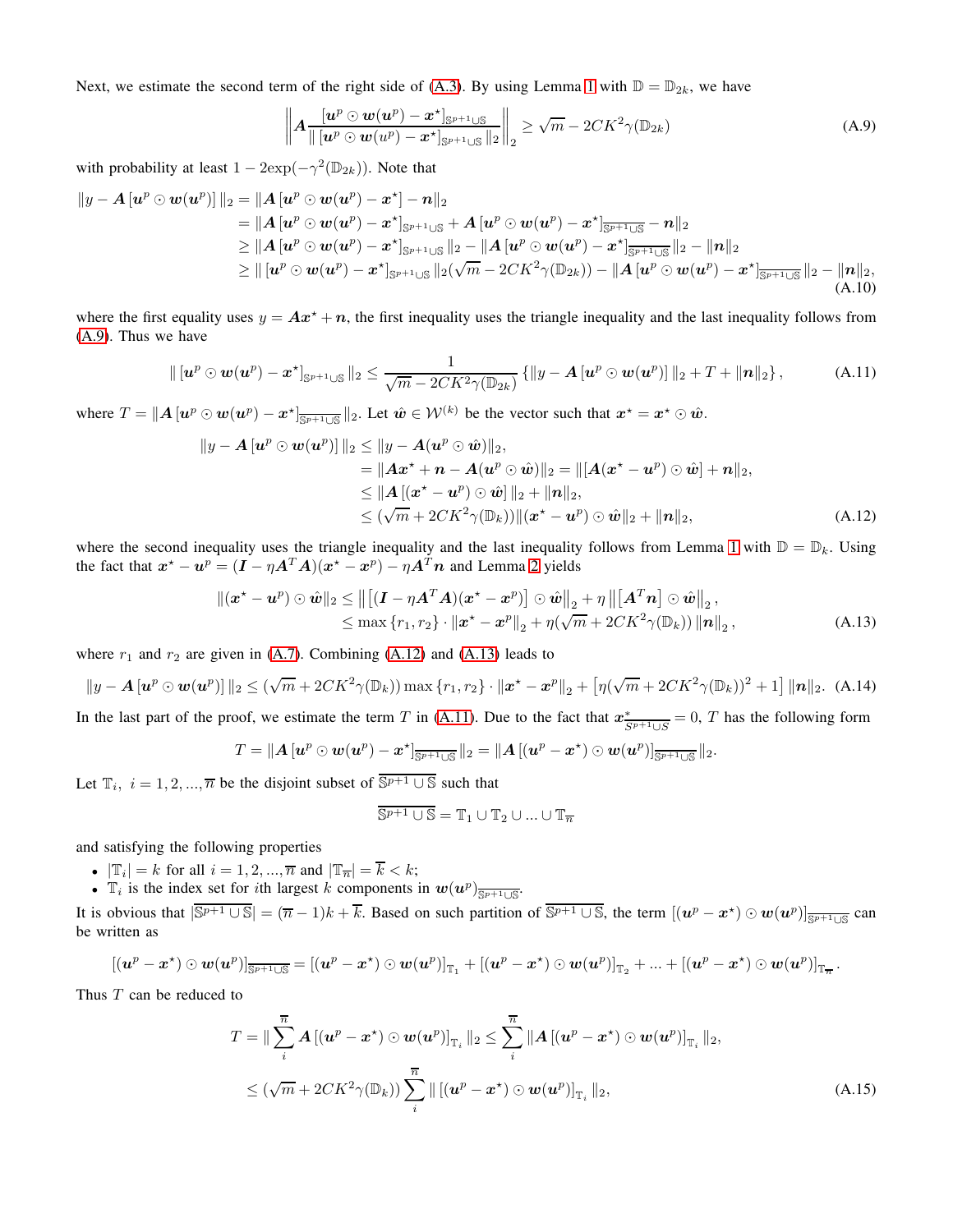where the last inequality follows from Lemma [1.](#page-6-0) By using the Eq. [\(A.1\)](#page-6-5) and the triangle inequality, for each term  $\Vert [(\mathbf{u}^p - \mathbf{v})^T \mathbf{v}] \Vert_2^2$  $(\bm{x}^{\star}) \odot \bm{w}(\bm{u}^p)]_{\mathbb{T}_i} \|_2$ , we have

$$
\begin{aligned} \|\left[(\boldsymbol{u}^p-\boldsymbol{x}^\star) \odot \boldsymbol{w}(\boldsymbol{u}^p)\right]_{\mathbb{T}_i}\|_2 &= \|\left[(\boldsymbol{I}-\eta \boldsymbol{A}^T\boldsymbol{A})(\boldsymbol{x}^\star-\boldsymbol{x}^p) \odot \boldsymbol{w}(\boldsymbol{u}^p)-\eta \boldsymbol{A}^T\boldsymbol{n} \odot \boldsymbol{w}(\boldsymbol{u}^p)\right]_{\mathbb{T}_i}\|_2 \\ &\leq \|\left[(\boldsymbol{I}-\eta \boldsymbol{A}^T\boldsymbol{A})(\boldsymbol{x}^\star-\boldsymbol{x}^p) \odot \boldsymbol{w}(\boldsymbol{u}^p)\right]_{\mathbb{T}_i}\|_2 + \eta \|\left[\boldsymbol{A}^T\boldsymbol{n} \odot \boldsymbol{w}(\boldsymbol{u}^p)\right]_{\mathbb{T}_i}\|_2. \end{aligned}
$$

Define  $\alpha_i \triangleq \max \{(\boldsymbol{w}(\boldsymbol{u}^p))_j : j \in \mathbb{T}_i\}$ , then

$$
\begin{aligned} \left\| \left[ (\boldsymbol{u}^p - \boldsymbol{x}^\star) \odot \boldsymbol{w}(\boldsymbol{u}^p) \right]_{\mathbb{T}_i} \right\|_2 &\leq \alpha_i \|\left[ (\boldsymbol{I} - \eta \boldsymbol{A}^T \boldsymbol{A}) (\boldsymbol{x}^\star - \boldsymbol{x}^p) \right]_{\mathbb{T}_i} \right\|_2 + \eta \alpha_i \|\left[ \boldsymbol{A}^T \boldsymbol{n} \right]_{\mathbb{T}_i} \|_2, \\ &\leq \alpha_i \max \left\{ r_1, r_2 \right\} \cdot \|\boldsymbol{x}^\star - \boldsymbol{x}^p \|_2 + \eta \alpha_i (\sqrt{m} + 2 C K^2 \gamma(\mathbb{D}_k)) \left\| \boldsymbol{n} \right\|_2, \end{aligned}
$$

where  $r_1$  and  $r_2$  are given in [\(A.13\)](#page-7-3), and thus

$$
\sum_{i}^{\overline{n}}\|\left[(\boldsymbol{u}^p-\boldsymbol{x}^\star)\odot\boldsymbol{w}(\boldsymbol{u}^p)\right]_{\mathbb{T}_i}\|_2 \leq \sum_{i}^{\overline{n}}\alpha_i\max\left\{r_1,r_2\right\}\cdot\|\boldsymbol{x}^\star-\boldsymbol{x}^p\|_2+\eta\sum_{i}^{\overline{n}}\alpha_i(\sqrt{m}+2CK^2\gamma(\mathbb{D}_k))\|\boldsymbol{n}\|_2.
$$

Using Fact [A.2](#page-6-2) with  $w = w(u^p)$ ,  $\mathbb{S} = \mathbb{S}^{p+1} \cup \mathbb{S}$  and  $\mathbb{S}_i = \mathbb{T}_i$  yields

<span id="page-8-0"></span>
$$
T \le 2 \max \{r_1, r_2\} \left( \sqrt{m} + 2CK^2 \gamma(\mathbb{D}_k) \right) \cdot \left\| \boldsymbol{x}^* - \boldsymbol{x}^p \right\|_2 + 2\eta \left( \sqrt{m} + 2CK^2 \gamma(\mathbb{D}_k) \right)^2 \left\| \boldsymbol{n} \right\|_2. \tag{A.16}
$$

Merging [\(A.16\)](#page-8-0), [\(A.11\)](#page-7-0) and [\(A.14\)](#page-7-4) leads to

$$
\begin{aligned} \|\left[\boldsymbol{u}^p\odot \boldsymbol{w}(\boldsymbol{u}^p)-\boldsymbol{x}^\star\right]_{\mathbb{S}^{p+1}\cup\mathbb{S}}\|_2 &\leq \|\left[(\boldsymbol{u}^p-\boldsymbol{x}^\star)\odot \boldsymbol{w}(\boldsymbol{u}^p)\right]_{\mathbb{S}^{p+1}\cup\mathbb{S}}\|_2 \leq \frac{3\max\left\{r_1,r_2\right\}(\sqrt{m}+2CK^2\gamma(\mathbb{D}_k))}{\sqrt{m}-2CK^2\gamma(\mathbb{D}_{2k})}\left\|\boldsymbol{x}^\star-\boldsymbol{x}^p\right\|_2\\ &+\frac{3\eta(\sqrt{m}+2CK^2\gamma(\mathbb{D}_k))^2+2}{\sqrt{m}-2CK^2\gamma(\mathbb{D}_{2k})}\left\|\boldsymbol{n}\right\|_2, \end{aligned}
$$

which combined with [\(A.3\)](#page-6-4) and [\(A.8\)](#page-6-1) leads to

<span id="page-8-1"></span>
$$
\|\boldsymbol{x}^{\star}-\boldsymbol{x}^{p+1}\|_{2} \leq c_{1} \max\{r_{1},r_{2}\} \|\boldsymbol{x}^{\star}-\boldsymbol{x}^{p}\|_{2}+c_{2} \|\boldsymbol{n}\|_{2}, \tag{A.17}
$$

,

where

$$
c_1 = \frac{4\sqrt{m} + 6CK^2\gamma(\mathbb{D}_k) - 2CK^2\gamma(\mathbb{D}_{2k})}{\sqrt{m} - 2CK^2\gamma(\mathbb{D}_{2k})} \le \frac{4\sqrt{m} + 4CK^2\gamma(\mathbb{D}_k)}{\sqrt{m} - 2CK^2\gamma(\mathbb{D}_{2k})}
$$
  

$$
c_2 = \frac{3\eta(\sqrt{m} + 2CK^2\gamma(\mathbb{D}_k))^2 + 2}{\sqrt{m} - 2CK^2\gamma(\mathbb{D}_{2k})} + \eta(\sqrt{m} + 2CK^2\gamma(\mathbb{D}_k)).
$$

Let  $\rho_1 = c_1 \max \{r_1, r_2\}$ . By using the fact that  $\sum_{j=1}^{\infty} s^j = \frac{1}{1-s}$  when  $0 < s < 1$ , the result [\(A.17\)](#page-8-1) can be reduced to

$$
\|\bm{x}^{\star}-\bm{x}^{p+1}\|_2 \leq \rho_1^{p+1} \|\bm{x}^{\star}-\bm{x}^0\|_2 + \frac{c_2}{1-\rho_1} \left\|\bm{n}\right\|_2,
$$

as long as  $0 < \rho_1 < 1$ .

# APPENDIX B

# PROOF OF THEOREM [2](#page-3-0)

Since ROTP and ROT share the same steps from 3 to 5, we can use Theorem [1](#page-2-1) to bound  $\|\mathbf{x}^* - \mathbf{v}\|_2$  as follows

<span id="page-8-2"></span>
$$
\|\boldsymbol{x}^{\star}-\boldsymbol{v}\|_{2} \leq \rho_{1} \|\boldsymbol{x}^{\star}-\boldsymbol{x}^{p}\|_{2}+c_{2} \|\boldsymbol{n}\|_{2}.
$$
 (A.18)

Next, we will relate  $||x^* - x^{p+1}||_2$  with  $||x^* - v||_2$ . Due to  $x^{p+1}$  is the solution of the problem

$$
\boldsymbol{x}^{p+1} = \mathrm{argmin}_{\boldsymbol{x}} \{ ||\boldsymbol{y} - \boldsymbol{A}\boldsymbol{x}||_2^2, \ \mathrm{supp}(\boldsymbol{x}) \subseteq \mathbb{S}^{p+1} \},
$$

then we have  $\left[A^T(y - Ax^{p+1})\right]_{\mathbb{S}^{p+1}} = 0$ . Together with  $y = Ax^* + n$ , we have

$$
[(\boldsymbol{I} - \eta \boldsymbol{A}^T \boldsymbol{A})(\boldsymbol{x}^* - \boldsymbol{x}^{p+1})]_{\mathbb{S}^{p+1}} = (\boldsymbol{x}^* - \boldsymbol{x}^{p+1})_{\mathbb{S}^{p+1}} + \eta (\boldsymbol{A}^T \boldsymbol{n})_{\mathbb{S}^{p+1}}.
$$
\n(A.19)

By using the triangle inequality, we obtain

$$
\left\| \left( \boldsymbol{x}^{\star} - \boldsymbol{x}^{p+1} \right)_{\mathbb{S}^{p+1}} \right\|_{2} \leq \left\| \left[ (\boldsymbol{I} - \eta \boldsymbol{A}^{T} \boldsymbol{A}) (\boldsymbol{x}^{\star} - \boldsymbol{x}^{p+1}) \right]_{\mathbb{S}^{p+1}} \right\|_{2} + \eta \left\| \left( \boldsymbol{A}^{T} \boldsymbol{n} \right)_{\mathbb{S}^{p+1}} \right\|_{2}.
$$
\n(A.20)

Since the cardinality of  $\mathbb{S}^{p+1}$  is k and  $(x^* - x^{p+1})$  is a [2](#page-2-2)k-sparse vector, using Lemma 2 yields

$$
\left\| \left[ (I - \eta A^T A)(\mathbf{x}^* - \mathbf{x}^{p+1}) \right]_{\mathbb{S}^{p+1}} \right\|_2 \leq \max\{r_1, r_2\} \left\| (\mathbf{x}^* - \mathbf{x}^{p+1}) \right\|_2, \tag{A.21}
$$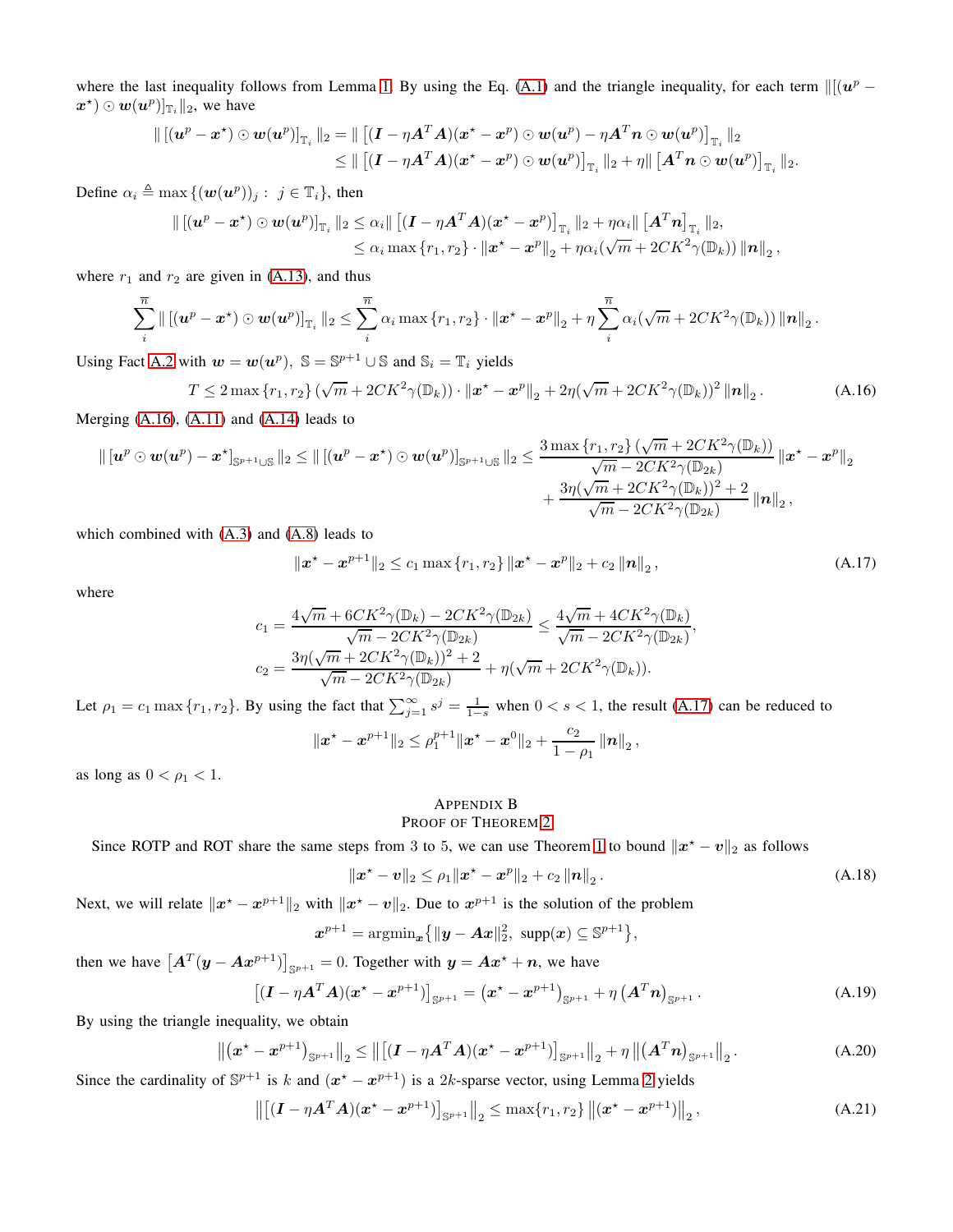and

$$
\left\| \left( \mathbf{A}^T \mathbf{n} \right)_{\mathbb{S}^{p+1}} \right\|_2 \leq \left( \sqrt{m} + 2CK^2 \gamma(\mathbb{D}_k) \right) \left\| \mathbf{n} \right\|_2.
$$
 (A.22)

So we get

$$
\left\| \left( \boldsymbol{x}^{\star} - \boldsymbol{x}^{p+1} \right)_{\mathbb{S}^{p+1}} \right\|_{2} \leq \max \{ r_{1}, r_{2} \} \left\| \left( \boldsymbol{x}^{\star} - \boldsymbol{x}^{p+1} \right) \right\|_{2} + \eta \left( \sqrt{m} + 2CK^{2} \gamma(\mathbb{D}_{k}) \right) \left\| \boldsymbol{n} \right\|_{2} . \tag{A.23}
$$

Due to the fact that  $(x^{p+1})_{\overline{\mathbb{S}^{p+1}}} = 0$  and  $v_{\overline{\mathbb{S}^{p+1}}} = 0$ , we have

$$
\|x^* - x^{p+1}\|_2^2 = \left\| (x^* - x^{p+1})_{\mathbb{S}^{p+1}} \right\|_2^2 + \left\| (x^* - x^{p+1})_{\mathbb{S}^{p+1}} \right\|_2^2 = \left\| (x^* - x^{p+1})_{\mathbb{S}^{p+1}} \right\|_2^2 + \left\| (x^* - v)_{\mathbb{S}^{p+1}} \right\|_2^2
$$
  
\n
$$
\leq (\max\{r_1, r_2\})^2 \left\| (x^* - x^{p+1}) \right\|_2^2 + \eta^2 (\sqrt{m} + 2CK^2 \gamma(\mathbb{D}_k))^2 \left\| \mathbf{n} \right\|_2^2
$$
  
\n
$$
+ 2\eta \max\{r_1, r_2\} (\sqrt{m} + 2CK^2 \gamma(\mathbb{D}_k)) \left\| (x^* - x^{p+1}) \right\|_2 \left\| \mathbf{n} \right\|_2 + \left\| (x^* - v)_{\mathbb{S}^{p+1}} \right\|_2^2, \tag{A.24}
$$

which is equivalent to

$$
\begin{aligned}\n&\left[1-\left(\max\{r_1,r_2\}\right)^2\right] \left\| \boldsymbol{x}^{\star}-\boldsymbol{x}^{p+1} \right\|_2^2 \\
&\leq \eta^2(\sqrt{m}+2CK^2\gamma(\mathbb{D}_k))^2 \left\| \boldsymbol{n} \right\|_2^2 + 2\eta \max\{r_1,r_2\} (\sqrt{m}+2CK^2\gamma(\mathbb{D}_k)) \left\| (\boldsymbol{x}^{\star}-\boldsymbol{x}^{p+1}) \right\|_2 \left\| \boldsymbol{n} \right\|_2 + \left\| (\boldsymbol{x}^{\star}-\boldsymbol{v})_{\overline{\mathbb{S}^{p+1}}} \right\|_2^2. \\
&\qquad \qquad \text{(A.25)}\n\end{aligned}
$$

By using the formula of roots of a quadratic equation, we can give the upper bound of  $||x^* - x^{p+1}||_2$ 

$$
\|x^{*}-x^{p+1}\|_{2}
$$
\n
$$
\leq \frac{2\eta \max\{r_{1},r_{2}\}(\sqrt{m}+2CK^{2}\gamma(\mathbb{D}_{k}))\|n\|_{2}+\sqrt{4\eta^{2}(\sqrt{m}+2CK^{2}\gamma(\mathbb{D}_{k}))^{2}\|n\|_{2}^{2}+4\left[1-\left(\max\{r_{1},r_{2}\}\right)^{2}\right]\left\|(x^{*}-v)_{\overline{\mathbb{S}^{p+1}}}\right\|_{2}^{2}}{2\left[1-\left(\max\{r_{1},r_{2}\}\right)^{2}\right]}
$$
\n
$$
\leq \frac{2\eta \max\{r_{1},r_{2}\}(\sqrt{m}+2CK^{2}\gamma(\mathbb{D}_{k}))\|n\|_{2}+2\eta(\sqrt{m}+2CK^{2}\gamma(\mathbb{D}_{k}))\|n\|_{2}+2\sqrt{1-\left(\max\{r_{1},r_{2}\}\right)^{2}}\left\|(x^{*}-v)_{\overline{\mathbb{S}^{p+1}}}\right\|_{2}}{2\left[1-\left(\max\{r_{1},r_{2}\}\right)^{2}\right]}
$$
\n
$$
=\frac{\eta(\sqrt{m}+2CK^{2}\gamma(\mathbb{D}_{k}))\|n\|_{2}}{\left[1-\left(\max\{r_{1},r_{2}\}\right)\right]}+\frac{\left\|(x^{*}-v)_{\overline{\mathbb{S}^{p+1}}}\right\|_{2}}{\sqrt{1-\left(\max\{r_{1},r_{2}\}\right)^{2}}} \leq \frac{\eta(\sqrt{m}+2CK^{2}\gamma(\mathbb{D}_{k}))\|n\|_{2}}{\left[1-\left(\max\{r_{1},r_{2}\}\right)\right]}+\frac{\|x^{*}-v\|_{2}}{\sqrt{1-\left(\max\{r_{1},r_{2}\}\right)^{2}}},\tag{A.26}
$$

where the second inequality uses  $a^2 + b^2 \le (a + b)^2$  for any  $a, b \ge 0$  and the last inequality follows from the fact  $\|(x^* - v)_{\overline{\mathbb{S}^{p+1}}}\|_2 \le \|x^* - v\|_2$ .

Together with [\(A.18\)](#page-8-2), we complete the proof

$$
\left\|\boldsymbol{x}^{\star}-\boldsymbol{x}^{p+1}\right\|_{2} \leq \frac{\eta(\sqrt{m}+2CK^{2}\gamma(\mathbb{D}_{k}))\left\|\boldsymbol{n}\right\|_{2}}{\left[1-(\max\{r_{1},r_{2}\})\right]} + \frac{\rho_{1}\left\|\boldsymbol{x}^{\star}-\boldsymbol{x}^{p}\right\|_{2}+c_{2}\left\|\boldsymbol{n}\right\|_{2}}{\sqrt{1-(\max\{r_{1},r_{2}\})^{2}}} \leq \rho_{2}\left\|\boldsymbol{x}^{\star}-\boldsymbol{x}^{p}\right\|_{2}+c_{3}\left\|\boldsymbol{n}\right\|_{2} \tag{A.27}
$$

where

$$
\rho_2 = \frac{\rho_1}{\sqrt{1 - \left(\max\{r_1, r_2\}\right)^2}}, \quad c_3 = \frac{c_2}{\sqrt{1 - \left(\max\{r_1, r_2\}\right)^2}} + \frac{\eta(\sqrt{m} + 2CK^2\gamma(\mathbb{D}_k))}{[1 - \left(\max\{r_1, r_2\}\right)]}. \tag{A.28}
$$

Let  $\rho_2 = \rho_1 / \sqrt{1 - (\max\{r_1, r_2\})^2}$ . Similar to the proof of Theorem [1,](#page-2-1) we obtain the desired results [\(26\)](#page-3-5).

## APPENDIX C PROOF OF LEMMAS

In this section, we will provide the proof for the lemmas.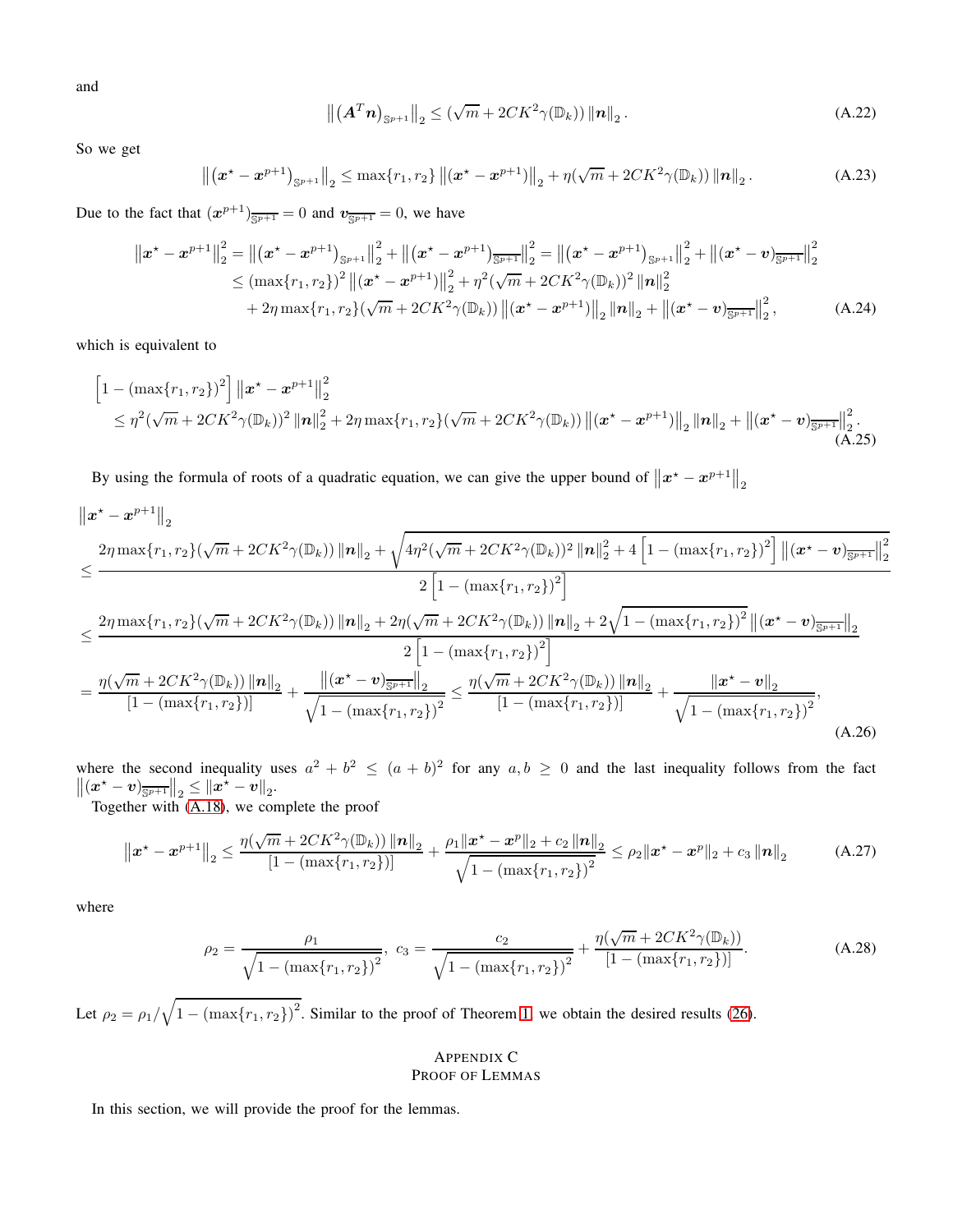# *A. Proof of Lemma [2](#page-2-2)*

Proof of part a): Let

$$
\boldsymbol{\mu} = \frac{\left[ (\boldsymbol{I} - \eta \boldsymbol{A}^T \boldsymbol{A}) \boldsymbol{v} \right]_{\mathbb{L}}}{\left\| \left[ (\boldsymbol{I} - \eta \boldsymbol{A}^T \boldsymbol{A}) \boldsymbol{v} \right]_{\mathbb{L}} \right\|_2} \in \mathbb{D}_l \quad \text{and} \quad \boldsymbol{\nu} = \frac{\boldsymbol{v}}{\left\| \boldsymbol{v} \right\|_2} \in \mathbb{D}_k. \tag{A.29}
$$

So we have

$$
\left\| \left[ (\boldsymbol{I} - \eta \boldsymbol{A}^T \boldsymbol{A}) \boldsymbol{v} \right]_{\mathbb{L}} \right\|_2 = \left\langle \left[ (\boldsymbol{I} - \eta \boldsymbol{A}^T \boldsymbol{A}) \boldsymbol{v} \right]_{\mathbb{L}}, \boldsymbol{\mu} \right\rangle = \left\langle (\boldsymbol{I} - \eta \boldsymbol{A}^T \boldsymbol{A}) \boldsymbol{v}, \boldsymbol{\mu} \right\rangle = \|\boldsymbol{v}\|_2 \left\langle (\boldsymbol{I} - \eta \boldsymbol{A}^T \boldsymbol{A}) \boldsymbol{\nu}, \boldsymbol{\mu} \right\rangle. \tag{A.30}
$$

As for  $\langle (\boldsymbol{I} - \eta \boldsymbol{A}^T \boldsymbol{A}) \boldsymbol{\nu}, \boldsymbol{\mu} \rangle$ , we have

$$
\langle (\boldsymbol{I} - \eta \boldsymbol{A}^T \boldsymbol{A}) \boldsymbol{\nu}, \boldsymbol{\mu} \rangle = \langle \boldsymbol{\nu}, \boldsymbol{\mu} \rangle - \eta \langle \boldsymbol{A} \boldsymbol{\nu}, \boldsymbol{A} \boldsymbol{\mu} \rangle = \frac{1}{4} \left( \|\boldsymbol{\nu} + \boldsymbol{\mu}\|_2^2 - \eta \|\boldsymbol{A} (\boldsymbol{\nu} + \boldsymbol{\mu})\|_2^2 - \|\boldsymbol{\nu} - \boldsymbol{\mu}\|_2^2 + \eta \|\boldsymbol{A} (\boldsymbol{\nu} - \boldsymbol{\mu})\|_2^2 \right). \tag{A.31}
$$

Notice that  $\mathbb{D}_l = -\mathbb{D}_l$ , so we have

$$
\nu + \mu \in \mathbb{D}_k + \mathbb{D}_l, \ \nu - \mu \in \mathbb{D}_k - \mathbb{D}_l = \mathbb{D}_k + \mathbb{D}_l. \tag{A.32}
$$

Using Fact [1](#page-6-0) with  $\mathbb{D} = \mathbb{D}_k + \mathbb{D}_l$ ,  $t = \gamma(\mathbb{D}_k + \mathbb{D}_l)$  and  $\text{rad}(\mathbb{D}_k + \mathbb{D}_l) \leq 2$ , we obtain

$$
\|A(\nu+\mu)\|_2^2 \geq \left(\max\{\sqrt{m}\left\|\nu+\mu\right\|_2 - 3CK^2\gamma(\mathbb{D}_k + \mathbb{D}_l), 0\}\right)^2\tag{A.33}
$$

and

$$
\left\|\boldsymbol{A}(\boldsymbol{\nu}-\boldsymbol{\mu})\right\|_{2}^{2} \leq \left[\sqrt{m}\left\|\boldsymbol{\nu}-\boldsymbol{\mu}\right\|_{2} + 3CK^{2}\gamma(\mathbb{D}_{k} + \mathbb{D}_{l})\right]^{2}
$$
\n(A.34)

with both probabilities at least  $1 - 2 \exp(-\gamma^2 (\mathbb{D}_k + \mathbb{D}_l)).$ 

Next, we separate the problems into two cases. Case I: If  $\sqrt{m} ||\mathbf{v} + \mathbf{\mu}||_2 - 3CK^2\gamma(\mathbb{D}_k + \mathbb{D}_l) \ge 0$ , we have

$$
\langle (I - \eta A^{T} A)\nu, \mu \rangle = \langle \nu, \mu \rangle - \eta \langle A \nu, A \mu \rangle
$$
  
\n
$$
= \frac{1}{4} \left[ \|\nu + \mu\|_{2}^{2} - \eta \|A(\nu + \mu)\|_{2}^{2} - \|\nu - \mu\|_{2}^{2} + \eta \|A(\nu - \mu)\|_{2}^{2} \right]
$$
  
\n
$$
\leq \frac{1}{4} \left[ \|\nu + \mu\|_{2}^{2} - \eta (\sqrt{m} \|\nu + \mu\|_{2} - 3CK^{2} \gamma (\mathbb{D}_{k} + \mathbb{D}_{l}))^{2} - \|\nu - \mu\|_{2}^{2} + \eta (\sqrt{m} \|\nu - \mu\|_{2}^{2} + 3CK^{2} \gamma (\mathbb{D}_{k} + \mathbb{D}_{l}))^{2} \right]
$$
  
\n
$$
= \frac{1}{4} (1 - \eta m) (\|\nu + \mu\|_{2}^{2} - \|\nu - \mu\|_{2}^{2}) + \frac{3}{2} \eta \sqrt{m} CK^{2} \gamma (\mathbb{D}_{k} + \mathbb{D}_{l}) (\|\nu + \mu\|_{2} + \|\nu - \mu\|_{2})
$$
  
\n
$$
= (1 - \eta m) \langle \nu, \mu \rangle + \frac{3}{2} \eta \sqrt{m} CK^{2} \gamma (\mathbb{D}_{k} + \mathbb{D}_{l}) (\|\nu + \mu\|_{2} + \|\nu - \mu\|_{2})
$$
  
\n
$$
\leq 1 - \eta m + 6 \eta \sqrt{m} CK^{2} \gamma (\mathbb{D}_{k} + \mathbb{D}_{l})
$$
  
\n
$$
= 1 - \eta m \cdot \frac{\sqrt{m} - 6CK^{2} \gamma (\mathbb{D}_{k} + \mathbb{D}_{l})}{\sqrt{m}}, \qquad (A.35)
$$

where the last inequality uses  $\|\boldsymbol{\nu} + \boldsymbol{\mu}\|_2 \leq 2$  and  $\|\boldsymbol{\nu} - \boldsymbol{\mu}\|_2 \leq 2$ . **Case II:** If  $\sqrt{m} || \nu + \mu ||_2 - 3CK^2 \gamma (\mathbb{D}_k + \mathbb{D}_l) < 0$ , we have

$$
\langle (I - \eta A^{T} A)\nu, \mu \rangle = \langle \nu, \mu \rangle - \eta \langle A\nu, A\mu \rangle
$$
  
\n= $\frac{1}{4} \left[ \|\nu + \mu\|_{2}^{2} - \eta \|A(\nu + \mu)\|_{2}^{2} - \|\nu - \mu\|_{2}^{2} + \eta \|A(\nu - \mu)\|_{2}^{2} \right]$   
\n $\leq \frac{1}{4} \left[ \|\nu + \mu\|_{2}^{2} - \|\nu - \mu\|_{2}^{2} + \eta (\sqrt{m} \|\nu - \mu\|_{2} + 3CK^{2} \gamma (\mathbb{D}_{k} + \mathbb{D}_{l}))^{2} \right]$   
\n= $\frac{1}{4} \|\nu + \mu\|_{2}^{2} - \frac{1}{4} (1 - \eta m) \|\nu - \mu\|_{2}^{2} + \frac{1}{4} \eta 3CK^{2} \gamma (\mathbb{D}_{k} + \mathbb{D}_{l}) (3CK^{2} \gamma (\mathbb{D}_{k} + \mathbb{D}_{l}) + 2\sqrt{m} \|\nu - \mu\|_{2})$   
\n $\leq \frac{1}{4} \|\nu + \mu\|_{2}^{2} + \frac{3}{4} \eta CK^{2} \gamma (\mathbb{D}_{k} + \mathbb{D}_{l}) (3CK^{2} \gamma (\mathbb{D}_{k} + \mathbb{D}_{l}) + 2\sqrt{m} \|\nu - \mu\|_{2})$   
\n $\leq \frac{3CK^{2} \gamma (\mathbb{D}_{k} + \mathbb{D}_{l})}{\sqrt{m}} \left[ \frac{1}{4} \frac{3CK^{2} \gamma (\mathbb{D}_{k} + \mathbb{D}_{l})}{\sqrt{m}} + \frac{1}{4} \eta m \left( \frac{3CK^{2} \gamma (\mathbb{D}_{k} + \mathbb{D}_{l})}{\sqrt{m}} + 2 \|\nu - \mu\|_{2} \right) \right]$   
\n $\leq \frac{3CK^{2} \gamma (\mathbb{D}_{k} + \mathbb{D}_{l})}{\sqrt{m}} \left( \frac{3CK^{2} \gamma (\mathbb{D}_{k} + \mathbb{D}_{l})}{2\sqrt{m}} + 1 \right),$  (A.36)

where the second inequality we uses  $\eta m \leq 1$ , and the last inequality uses  $\eta m \leq 1$ ,  $\|\boldsymbol{\nu} - \boldsymbol{\mu}\|_2 \leq 2$  and  $8CK^2\gamma(\mathbb{D}_k) \leq \sqrt{m}$ . Therefore, we obtain

$$
\left\| \left[ (\boldsymbol{I} - \eta \boldsymbol{A}^T \boldsymbol{A}) \boldsymbol{v} \right]_{\mathbb{L}} \right\|_2 = \left\| \boldsymbol{v} \right\|_2 \left\langle (\boldsymbol{I} - \eta \boldsymbol{A}^T \boldsymbol{A}) \boldsymbol{\nu}, \boldsymbol{\mu} \right\rangle \le \max \left\{ s_1, s_2 \right\} \cdot \left\| \boldsymbol{v} \right\|_2, \tag{A.37}
$$